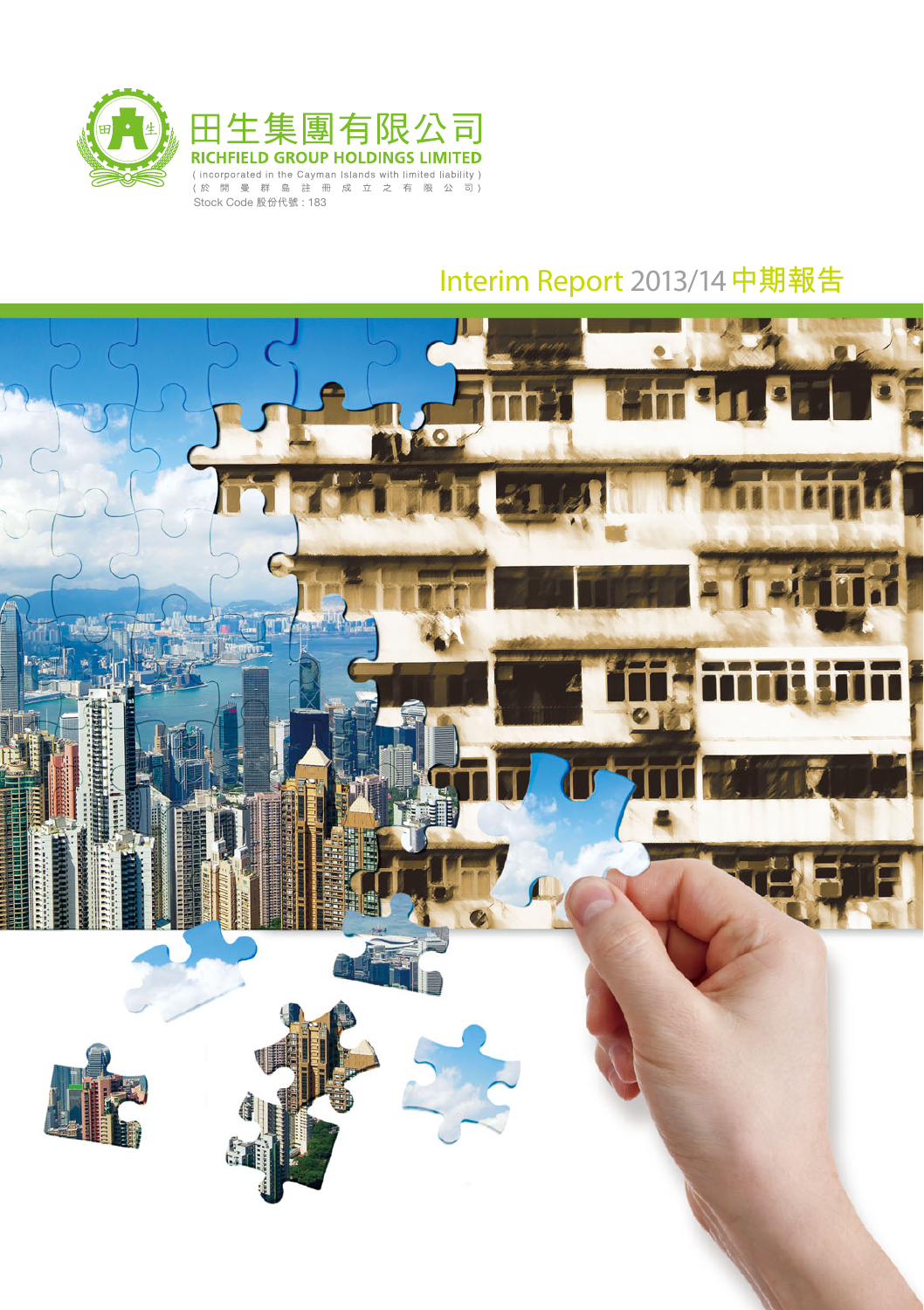## **CORPORATE INFORMATION**

#### **BOARD OF DIRECTORS Executive Directors**

Lee Wing Yin *(Chief Executive Officer)* Ngan Man Ho

**Non-Executive Director** Lai Hin Wing, Henry

#### **Independent Non-Executive Directors**

Koo Fook Sun, Louis Lung Hung Cheuk Yeung Wing Yan, Wendy

# **COMPLIANCE OFFICER**

Lee Wing Yin

# **COMPANY SECRETARY**

Lee Wing Yin

## **AUDIT COMMITTEE**

Koo Fook Sun, Louis *(Chairman)* Lung Hung Cheuk Yeung Wing Yan, Wendy

#### **REMUNERATION COMMITTEE**

Lung Hung Cheuk *(Chairman)* Koo Fook Sun, Louis Yeung Wing Yan, Wendy

#### **NOMINATION COMMITTEE**

Yeung Wing Yan, Wendy *(Chairwoman)* Koo Fook Sun, Louis Lung Hung Cheuk

#### **AUTHORISED REPRESENTATIVES**

Lee Wing Yin Ngan Man Ho

#### **HEAD OFFICE AND PRINCIPAL PLACE OF BUSINESS**

Unit 1209, 12/F. Silvercord Tower 2 30 Canton Road Tsim Sha Tsui Hong Kong

#### **COMPANY HOMEPAGE**

ir.sinodelta.com.hk/richfieldgp/

#### **REGISTERED OFFICE**

Cricket Square Hutchins Drive P.O. Box 2681 Grand Cayman KY1-1111 Cayman Islands

#### **PRINCIPAL SHARE REGISTRAR AND TRANSFER OFFICE**

Appleby Trust (Cayman) Ltd. Clifton House 75 Fort Street P.O. Box 1350 Grand Cayman KY1-1108 Cayman Islands

#### **HONG KONG BRANCH SHARE REGISTRAR AND TRANSFER OFFICE**

Tricor Tengis Limited 26/F., Tesbury Centre 28 Queen's Road East Hong Kong

#### **AUDITORS**

BDO Limited *Certified Public Accountants*

#### **STOCK CODE** 183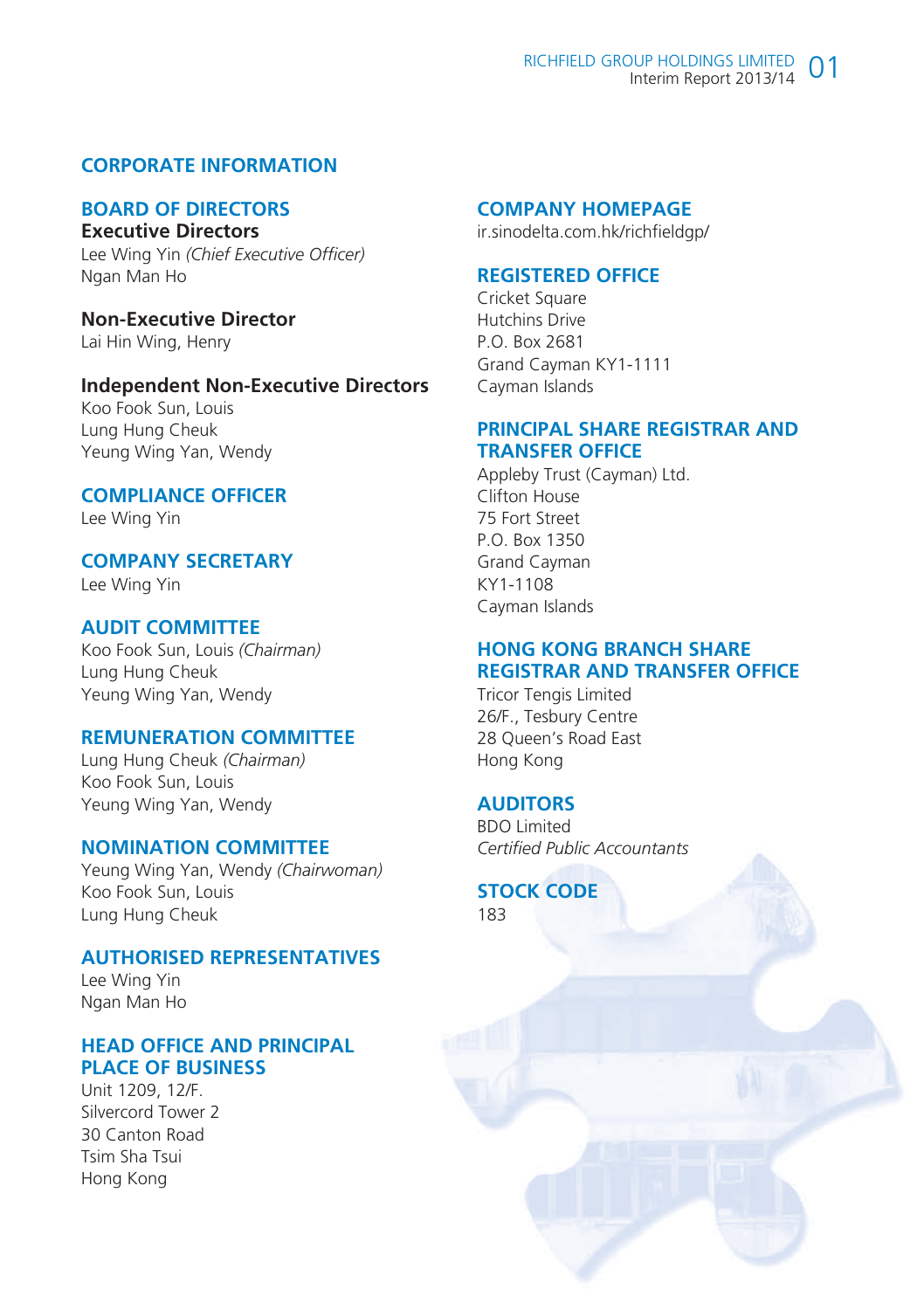# **INTERIM RESULTS**

The board of directors (the "Director(s)") (the "Board") of Richfield Group Holdings Limited (the "Company") herein presents the unaudited consolidated results of the Company and its subsidiaries (collectively referred to as the "Group") for the six months ended 31 December 2013 together with the comparative unaudited figures for the corresponding periods in 2012 as follows:

# **UNAUDITED CONDENSED CONSOLIDATED STATEMENT OF PROFIT OR LOSS**

For the six months ended 31 December 2013

|                                                                                                                 |              | Six months ended<br>31 December        |                                        |  |
|-----------------------------------------------------------------------------------------------------------------|--------------|----------------------------------------|----------------------------------------|--|
|                                                                                                                 | <b>Notes</b> | 2013<br>(Unaudited)<br><b>HK\$'000</b> | 2012<br>(Unaudited)<br><b>HK\$'000</b> |  |
| <b>REVENUE</b>                                                                                                  | 4            | 47,724                                 | 25,508                                 |  |
| Cost of sales                                                                                                   |              | (14, 925)                              | (21,092)                               |  |
| Gross profit                                                                                                    |              | 32,799                                 | 4,416                                  |  |
| Other income<br>Selling and distribution expenses<br>Administrative expenses                                    | 4            | 37,097<br>(1,622)<br>(34, 697)         | 12,454<br>(5,870)<br>(28, 196)         |  |
| OPERATING PROFIT/(LOSS)<br>Finance costs<br>Share of profit of associates<br>Share of profit of a joint venture |              | 33,577                                 | (17, 196)<br>(1, 964)                  |  |
| PROFIT/(LOSS) BEFORE INCOME TAX<br>Income tax expense                                                           | 5<br>6       | 33,577<br>(3, 457)                     | (19, 160)<br>(582)                     |  |
| PROFIT/(LOSS) FOR THE PERIOD ATTRIBUTABLE TO<br>OWNERS OF THE COMPANY                                           |              | 30,120                                 | (19, 742)                              |  |
| EARNINGS/(LOSS) PER SHARE FOR PROFIT/(LOSS)<br>ATTRIBUTABLE TO OWNERS OF THE COMPANY                            | 8            |                                        |                                        |  |
| Basic and diluted                                                                                               |              | <b>HK0.87 cent</b>                     | $HK(0.57)$ cent                        |  |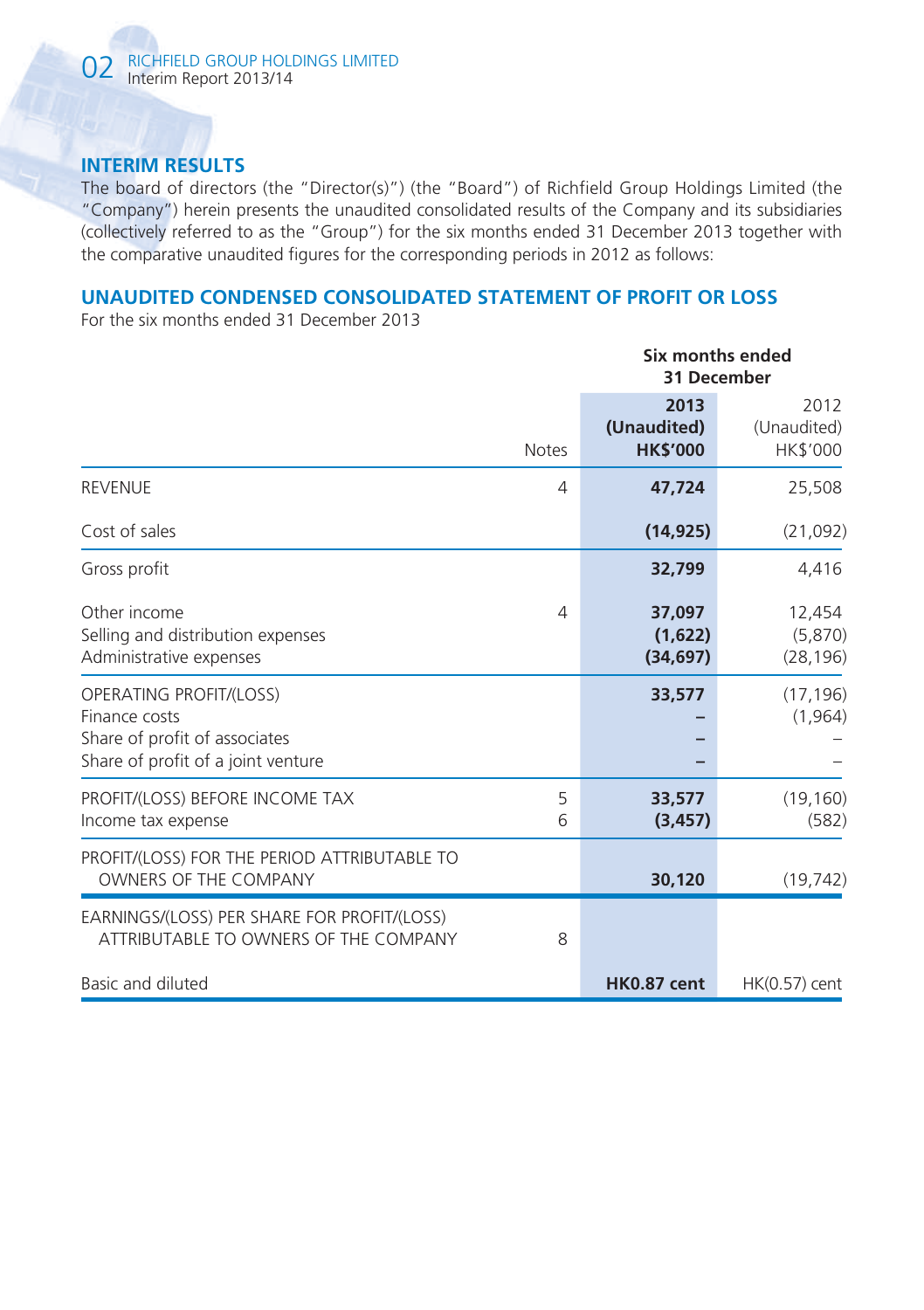# **UNAUDITED CONDENSED CONSOLIDATED STATEMENT OF PROFIT OR LOSS AND OTHER COMPREHENSIVE INCOME**

For the six months ended 31 December 2013

|                                                                                                                                                                                                                           | Six months ended<br>31 December        |                                 |  |
|---------------------------------------------------------------------------------------------------------------------------------------------------------------------------------------------------------------------------|----------------------------------------|---------------------------------|--|
|                                                                                                                                                                                                                           | 2013<br>(Unaudited)<br><b>HK\$'000</b> | 2012<br>(Unaudited)<br>HK\$'000 |  |
| Profit/(Loss) for the period                                                                                                                                                                                              | 30,120                                 | (19, 742)                       |  |
| Other comprehensive income<br>Items that may be reclassified to profit or loss:<br>Net fair value gain/(loss) on available-for-sale financial assets<br>Exchange differences arising on translation of foreign operations | 11,730<br>193                          | (1, 551)                        |  |
| Reclassified from equity to profit or loss on significant                                                                                                                                                                 | 11,923                                 | (1, 551)                        |  |
| decline in fair value of available-for-sale financial assets                                                                                                                                                              | 9,865                                  |                                 |  |
| Other comprehensive income for the period, net of tax                                                                                                                                                                     | 21,788                                 | (1, 551)                        |  |
| Total comprehensive income for the period attributable<br>to owners of the Company                                                                                                                                        | 51,908                                 | (21, 293)                       |  |

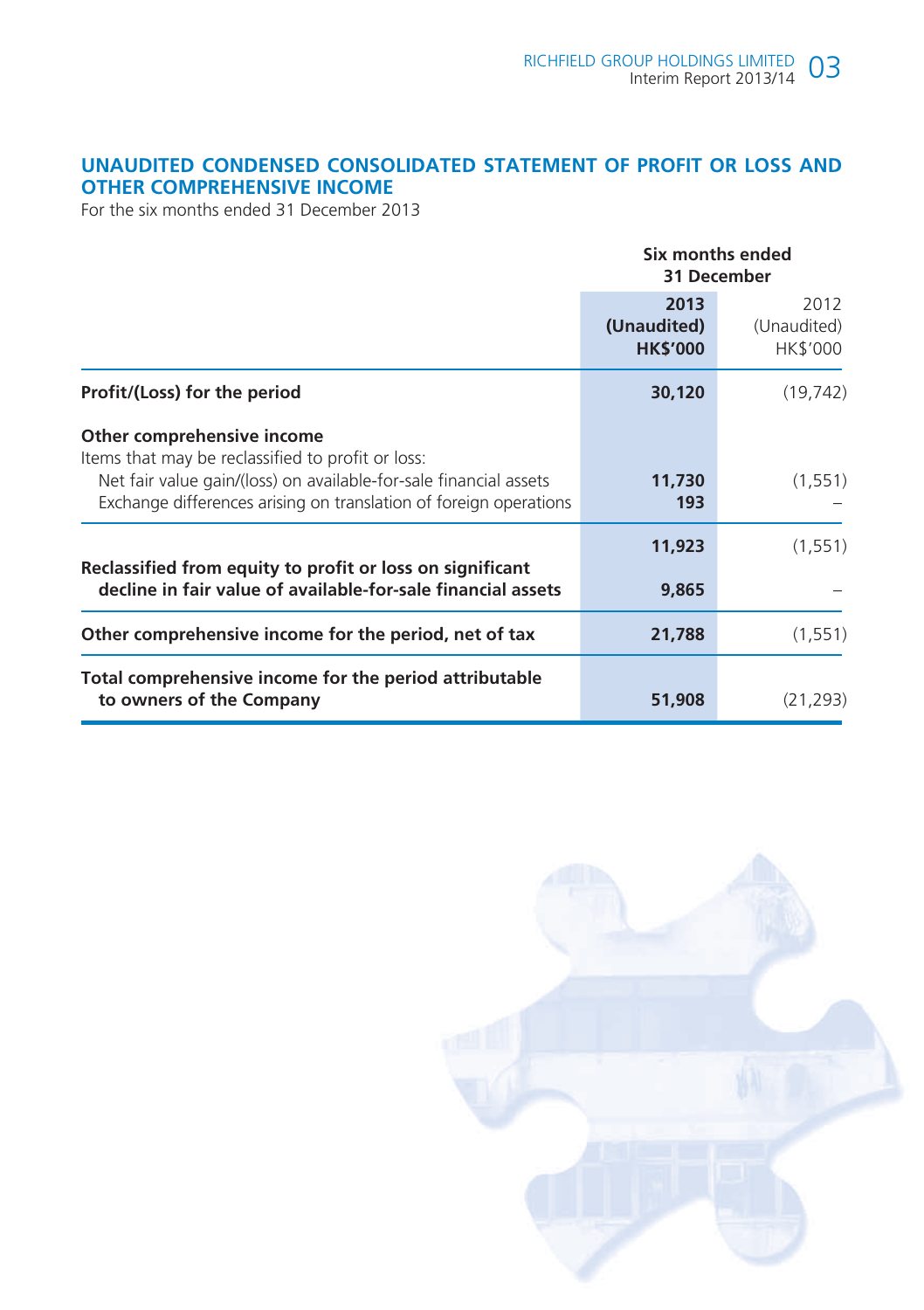# **UNAUDITED CONDENSED CONSOLIDATED STATEMENT OF FINANCIAL POSITION**

As at 31 December 2013

|                                                                                                                                                                                                                                                                                                             | <b>Notes</b> | As at<br>31 December<br>2013<br>(Unaudited)<br><b>HK\$'000</b>              | As at<br>30 June<br>2013<br>(Audited)<br>HK\$'000                            |
|-------------------------------------------------------------------------------------------------------------------------------------------------------------------------------------------------------------------------------------------------------------------------------------------------------------|--------------|-----------------------------------------------------------------------------|------------------------------------------------------------------------------|
| <b>ASSETS AND LIABILITIES</b>                                                                                                                                                                                                                                                                               |              |                                                                             |                                                                              |
| <b>Non-current assets</b><br>Property, plant and equipment<br>Investment properties<br>Interests in associates<br>Amounts due from an associate<br>Interests in a joint venture<br>Amounts due from a joint venture<br>Goodwill<br>Available-for-sale financial assets                                      | 9<br>10      | 129,642<br>190,000<br>413<br>4,319<br>535<br>4.659<br>271,000<br>103,460    | 133,502<br>190,000<br>413<br>4,401<br>535<br>4,631<br>271,000<br>90,676      |
|                                                                                                                                                                                                                                                                                                             |              | 704,028                                                                     | 695,158                                                                      |
| <b>Current assets</b><br>Properties held for trading<br>Properties under development<br>Trade receivables<br>Prepayments, deposits and other receivables<br>Financial assets at fair value through profit or loss<br>Amounts due from an associate<br>Cash and cash equivalents<br>Restricted bank deposits | 11<br>12     | 73,075<br>779,747<br>39,783<br>17,396<br>747<br>83,624<br>245,533<br>88,253 | 73,075<br>745,485<br>58,673<br>10,718<br>607<br>68,014<br>242,013<br>112,095 |
|                                                                                                                                                                                                                                                                                                             |              | 1,328,158                                                                   | 1,310,680                                                                    |
| <b>Current liabilities</b><br>Accrued expenses and other payables<br>Borrowings<br>Finance lease liabilities<br>Provision for income tax                                                                                                                                                                    |              | 112,906<br>133,516<br>384<br>4,742<br>251,548                               | 137,428<br>136,015<br>384<br>3,113<br>276,940                                |
| Net current assets                                                                                                                                                                                                                                                                                          |              | 1,076,610                                                                   | 1,033,740                                                                    |
| <b>Total assets less current liabilities</b>                                                                                                                                                                                                                                                                |              | 1,780,638                                                                   | 1,728,898                                                                    |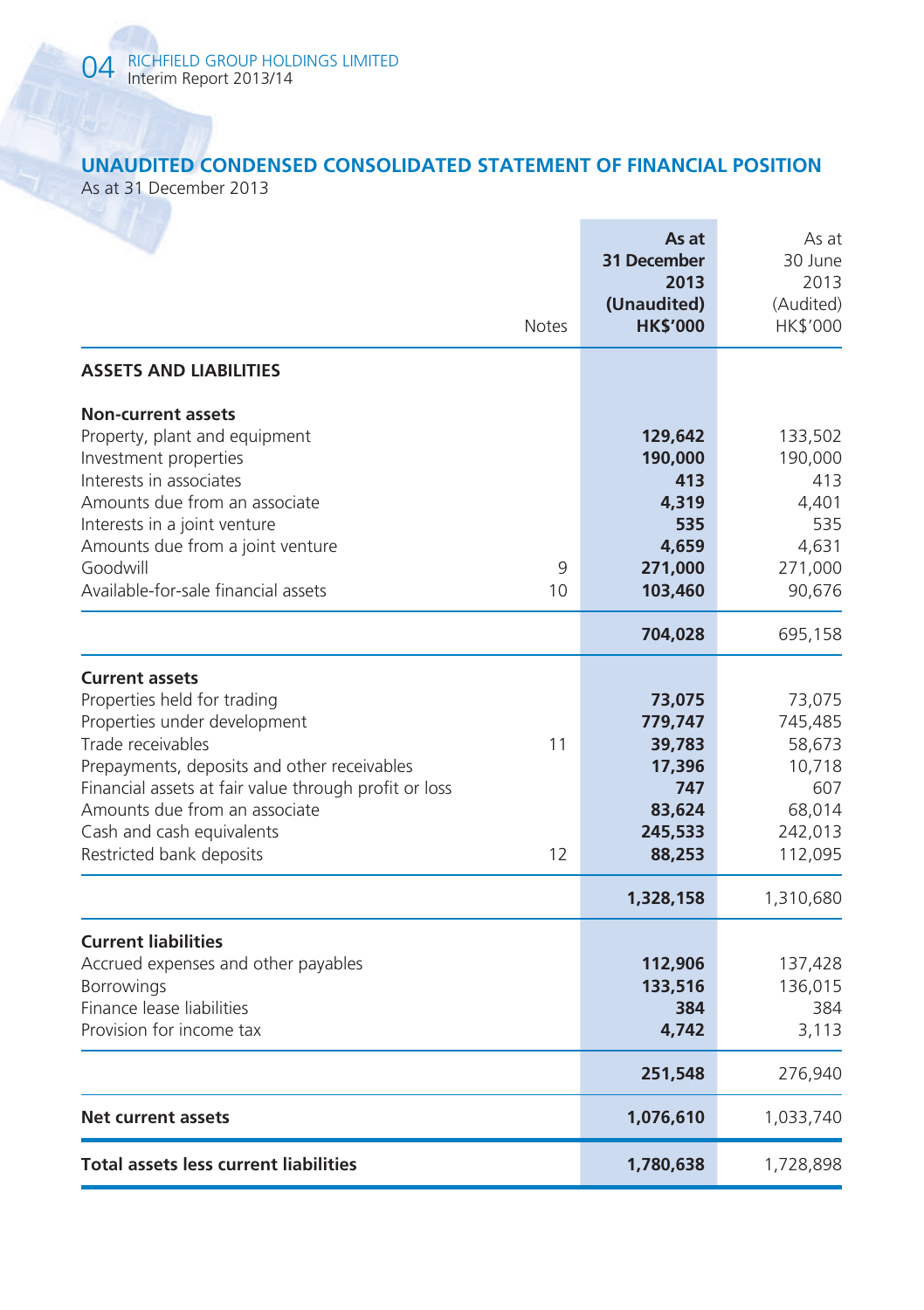# **UNAUDITED CONDENSED CONSOLIDATED STATEMENT OF FINANCIAL POSITION**

*(cont'd)*  As at 31 December 2013

| <b>Notes</b>                                                                                                 | As at<br>31 December<br>2013<br>(Unaudited)<br><b>HK\$'000</b> | As at<br>30 June<br>2013<br>(Audited)<br>HK\$'000 |
|--------------------------------------------------------------------------------------------------------------|----------------------------------------------------------------|---------------------------------------------------|
| <b>Non-current liabilities</b><br><b>Borrowings</b><br>Finance lease liabilities<br>Deferred tax liabilities | 234,000<br>1,668<br>616                                        | 234,000<br>1,836<br>616                           |
|                                                                                                              | 236,284                                                        | 236,452                                           |
| <b>Net assets</b>                                                                                            | 1,544,354                                                      | 1,492,446                                         |
| <b>EQUITY</b><br>Equity attributable to owners of the Company<br>Share capital<br>Reserves                   | 13<br>34,785<br>1,509,569                                      | 34,785<br>1,457,661                               |
| <b>Total equity</b>                                                                                          | 1,544,354                                                      | 1,492,446                                         |

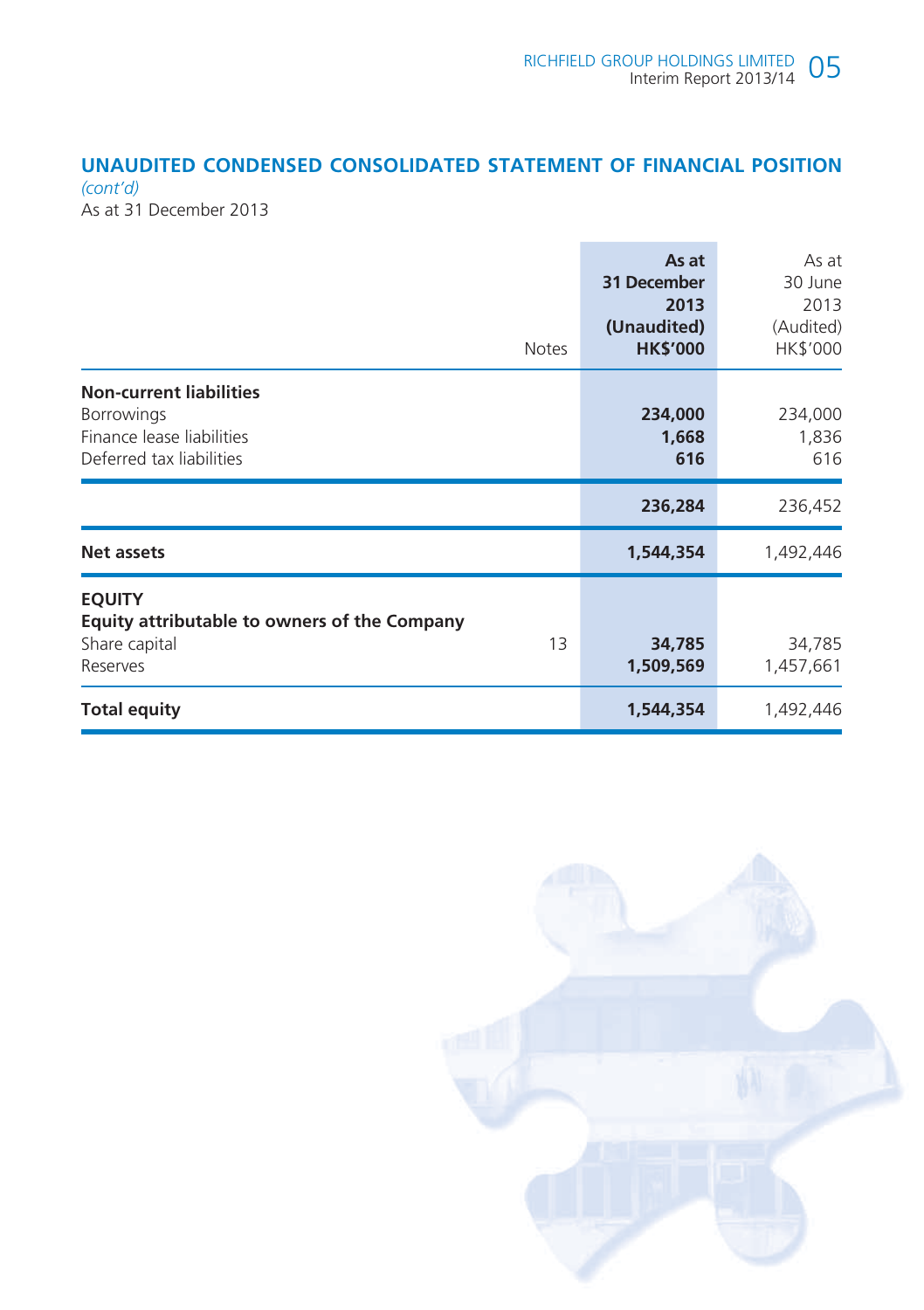# **UNAUDITED CONDENSED CONSOLIDATED STATEMENT OF CASH FLOWS**

For the six months ended 31 December 2013

|                                                                                                              | Six months ended<br>31 December        |                                 |  |  |
|--------------------------------------------------------------------------------------------------------------|----------------------------------------|---------------------------------|--|--|
|                                                                                                              | 2013<br>(Unaudited)<br><b>HK\$'000</b> | 2012<br>(Unaudited)<br>HK\$'000 |  |  |
| Net cash used in operating activities                                                                        | (2, 344)                               | (373, 616)                      |  |  |
| Net cash generated from/(used in) investing activities                                                       | 11,641                                 | (2,841)                         |  |  |
| Net cash used in from financing activities                                                                   | (2,667)                                | (2,053)                         |  |  |
| Net increase/(decrease) in cash and cash equivalents                                                         | 6,630                                  | (378, 510)                      |  |  |
| Cash and cash equivalents at beginning of period                                                             | 238,903                                | 617,416                         |  |  |
| CASH AND CASH EQUIVALENTS AT END OF PERIOD                                                                   | 245,533                                | 238,906                         |  |  |
| ANALYSIS OF BALANCES OF CASH AND<br><b>CASH EQUIVALENTS</b><br>Cash and bank balances<br>Short-term deposits | 55,373<br>190,160                      | 92,192<br>146,714               |  |  |
|                                                                                                              | 245,533                                | 238,906                         |  |  |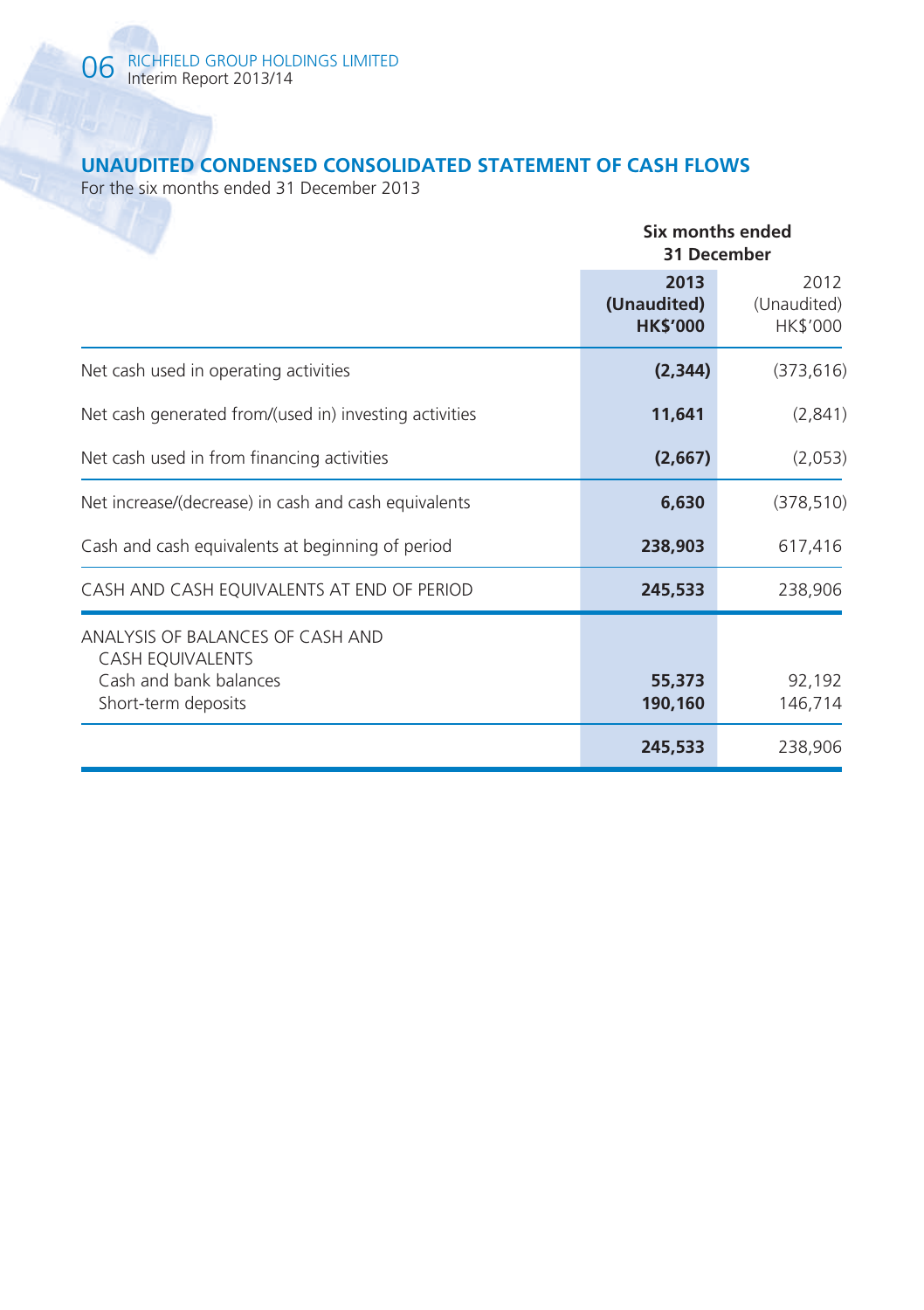# **UNAUDITED CONSOLIDATED STATEMENT OF CHANGES IN EQUITY**

For the six months ended 31 December 2013

|                                                                                                 | Share<br>capital<br>(Unaudited)<br>HK\$'000 | Share<br>premium<br>account<br>(Unaudited)<br>HK\$'000 | Proposed<br>final<br>dividend<br>(Unaudited)<br>HK\$'000 | Share-based<br>payment<br>reserve<br>(Unaudited)<br>HK\$'000 | Revaluation<br>reserve<br>(Unaudited)<br>HK\$'000 | Foreign<br>exchange<br>reserve<br>(Unaudited)<br>HK\$'000 | Retained<br>profits<br>(Unaudited)<br>HK\$'000 | Total<br>(Unaudited)<br>HK\$'000 |
|-------------------------------------------------------------------------------------------------|---------------------------------------------|--------------------------------------------------------|----------------------------------------------------------|--------------------------------------------------------------|---------------------------------------------------|-----------------------------------------------------------|------------------------------------------------|----------------------------------|
| At 1 July 2012                                                                                  | 34,785                                      | 1,274,759                                              | 9,983                                                    | 8,094                                                        | 5,892                                             |                                                           | 361,560                                        | 1,695,073                        |
| Loss for the period<br>Other comprehensive income:<br>Net fair value loss on available-for-sale |                                             |                                                        |                                                          |                                                              |                                                   |                                                           | (19, 742)                                      | (19, 742)                        |
| financial assets                                                                                |                                             |                                                        |                                                          |                                                              | (1, 551)                                          |                                                           |                                                | (1, 551)                         |
| Total comprehensive income<br>for the period                                                    |                                             |                                                        |                                                          | $\overline{a}$                                               | (1, 551)                                          | $\overline{\phantom{0}}$                                  | (19, 742)                                      | (21, 293)                        |
| Dividend paid<br>Cancellation of share options<br>Equity-settled share-based payments           |                                             |                                                        | (9,983)                                                  | (5,296)<br>3,505                                             |                                                   |                                                           | 5,296                                          | (9,983)<br>3,505                 |
| Transactions with owners                                                                        |                                             |                                                        | (9,983)                                                  | (1,791)                                                      |                                                   |                                                           | 5,296                                          | (6, 478)                         |
| At 31 December 2012                                                                             | 34,785                                      | 1,274,759                                              |                                                          | 6,303                                                        | 4,341                                             |                                                           | 347,114                                        | 1,667,302                        |

|                                                                                                                                                                                                                                                       | <b>Share</b><br>capital<br>(Unaudited)<br><b>HK\$'000</b> | <b>Share</b><br>premium<br>account<br>(Unaudited)<br><b>HK\$'000</b> | Proposed<br>final<br>dividend<br>(Unaudited)<br><b>HK\$'000</b> | Share-based<br>payment<br>reserve<br>(Unaudited)<br><b>HK\$'000</b> | <b>Revaluation</b><br>reserve<br>(Unaudited)<br><b>HK\$'000</b> | Foreign<br>exchange<br>reserve<br>(Unaudited)<br><b>HK\$'000</b> | <b>Retained</b><br>profits<br>(Unaudited)<br><b>HK\$'000</b> | Total<br>(Unaudited)<br><b>HK\$'000</b> |
|-------------------------------------------------------------------------------------------------------------------------------------------------------------------------------------------------------------------------------------------------------|-----------------------------------------------------------|----------------------------------------------------------------------|-----------------------------------------------------------------|---------------------------------------------------------------------|-----------------------------------------------------------------|------------------------------------------------------------------|--------------------------------------------------------------|-----------------------------------------|
| At 1 July 2013                                                                                                                                                                                                                                        | 34,785                                                    | 1,274,759                                                            |                                                                 | 6,303                                                               | 5,145                                                           |                                                                  | 171,454                                                      | 1,492,446                               |
| Profit for the period<br>Other comprehensive income:<br>Net fair value gain on available-for-sale<br>financial assets<br>Reclassified from equity to profit or loss<br>on significant decline in fair value of<br>available-for-sale financial assets |                                                           |                                                                      |                                                                 |                                                                     | 11,730<br>9,865                                                 |                                                                  | 30,120                                                       | 30,120<br>11,730<br>9,865               |
| Exchange differences arising on<br>translation of foreign operations                                                                                                                                                                                  |                                                           |                                                                      |                                                                 |                                                                     |                                                                 | 193                                                              |                                                              | 193                                     |
| Total comprehensive income<br>for the period                                                                                                                                                                                                          |                                                           |                                                                      |                                                                 |                                                                     | 21,595                                                          | 193                                                              | 30,120                                                       | 51,908                                  |
| At 31 December 2013                                                                                                                                                                                                                                   | 34,785                                                    | 1,274,759                                                            |                                                                 | 6,303                                                               | 26,740                                                          | 193                                                              | 201,574                                                      | 1,544,354                               |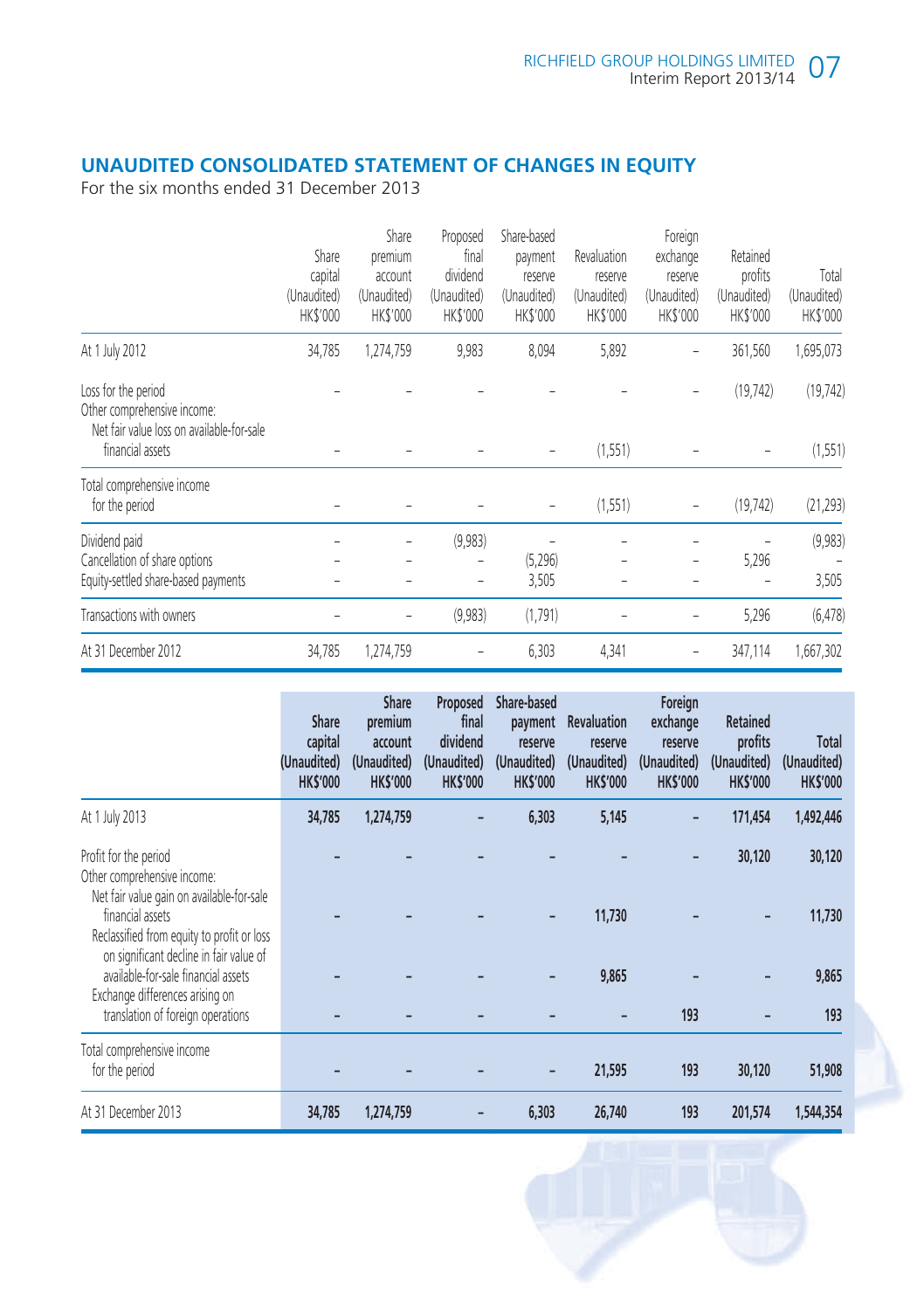# **NOTES TO UNAUDITED CONDENSED CONSOLIDATED FINANCIAL STATEMENTS**

## **1. GENERAL INFORMATION**

Richfield Group Holdings Limited (the "Company") is an exempted company with limited liability under the Companies Law (2001 Second Revision) of the Cayman Islands. The address of its registered office is Cricket Square, Hutchins Drive, P.O. Box 2681, Grand Cayman KY1-1111, Cayman Islands and its principal place of business is Unit 1209, 12th Floor, Silvercord Tower 2, 30 Canton Road, Tsim Sha Tsui, Hong Kong.

The Company's shares are listed on the Main Board of The Stock Exchange of Hong Kong Limited (the "Stock Exchange").

The principal activity of the Company is investment holding. The Group is principally engaged in the provision of property brokerage services, provision of schemes for property consolidation, assembly and redevelopment, property trading and property development.

There were no significant changes in the Group's operations during the period.

These condensed consolidated interim financial statements are unaudited, but have been reviewed by the audit committee of the Company and approved for issue by the board of directors (the "Board") of the Company on 28 February 2014.

## **2. BASIS OF PREPARATION AND PRINCIPAL ACCOUNTING POLICIES Basis of preparation**

The unaudited condensed consolidated interim financial statements of the Group for the six months ended 31 December 2013 (the "Condensed Financial Report") have been prepared in accordance with Hong Kong Accounting Standard ("HKAS") 34 "Interim Financial Reporting" issued by the Hong Kong Institute of Certified Public Accountants (the "HKICPA") and the applicable disclosure requirements of the Rules Governing the Listing of Securities on the Stock Exchange (the "Listing Rules").

These Condensed Financial Report do not include all the information and disclosures required in the annual financial statements, and should be read in conjunction with the annual financial statements of the Group for the year ended 30 June 2013 (the "2013 Annual Financial Statements"), which have been prepared in accordance with Hong Kong Financial Reporting Standards ("HKFRS").

The preparation of the Condensed Financial Report in conformity with HKAS 34 requires management to make judgements, estimates and assumptions that affect the application of policies and reported amounts of assets and liabilities, income and expenses on a year to date basis. Actual results may differ from these estimates.

In preparing the Condensed Financial Report, significant judgements made by management in applying the Group's accounting policies and the key sources of estimation uncertainty were the same as those applied to the 2013 Annual Financial Statements.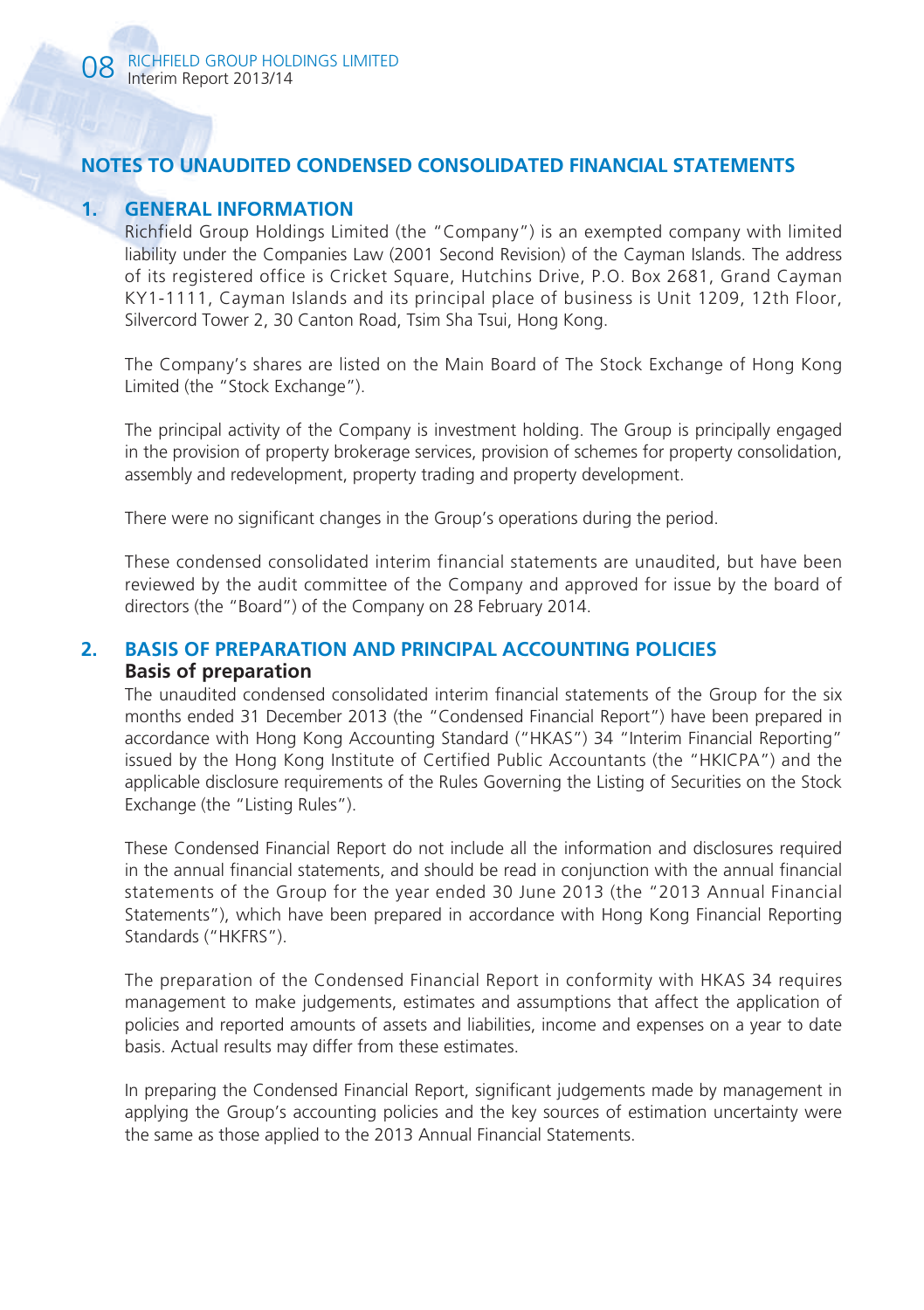The Condensed Financial Report have been prepared under the historical cost convention, except for financial assets at fair value through profit or loss, available-for-sale financial assets and investment properties which are stated at fair value.

The Condensed Financial Report are presented in Hong Kong Dollars ("HK\$") which is also the functional currency of the Company and all values are rounded to the nearest thousands ("HK\$'000") unless otherwise stated.

# **Principal accounting policies**

The accounting policies used in the preparation of these Condensed Financial Report are consistent with those set out in the 2013 Annual Financial Statements, except that the Group has applied, for the first time, the following new or revised standards, amendments and interpretations (the "new or revised HKFRSs") issued by the HKICPA, which are relevant to and effective for the Group's financial statements for the annual period beginning on 1 July 2013.

# *Amendments to HKAS 1 (Revised) – Presentation of Items of Other Comprehensive Income*

The title used by HKAS 1 for the statement of comprehensive income has changed to "Statement of profit or loss and other comprehensive income".

The Group has applied the new terminology to rename "income statement" as "statement of profit or loss" and "statement of comprehensive income" as "statement of profit or loss and other comprehensive income". As the amendments affect presentation only, there are no effects on the Group's financial position or performance.

## *HKFRS 11 – Joint arrangements*

HKFRS 11, which replaces HKAS 31, Interests in Joint Ventures, divides joint arrangements into joint operations and joint ventures. Entities are required to determine the type of an arrangement by considering the structure, legal form, contractual terms and other facts and circumstances relevant to their rights and obligations under the arrangement. Joint arrangements which are classified as joint operations under HKFRS 11 are recognised on a lineby-line basis to the extent of the joint operator's interest in the joint operation. All other joint arrangements are classified as joint ventures under HKFRS 11 and are required to be accounted for using the equity method in the Group's consolidated financial statements. Proportionate consolidation is no longer allowed as an accounting policy choice.

As a result of the adoption of HKFRS 11, the Group has changed its accounting policy with respect to its interests in joint arrangements and re-evaluated its involvement in its joint arrangements. The Group has reclassified the investment from jointly controlled entity to joint venture. The investment continues to be accounted for using the equity method and therefore this reclassification does not have any material impact on the financial position and the financial result of the Group.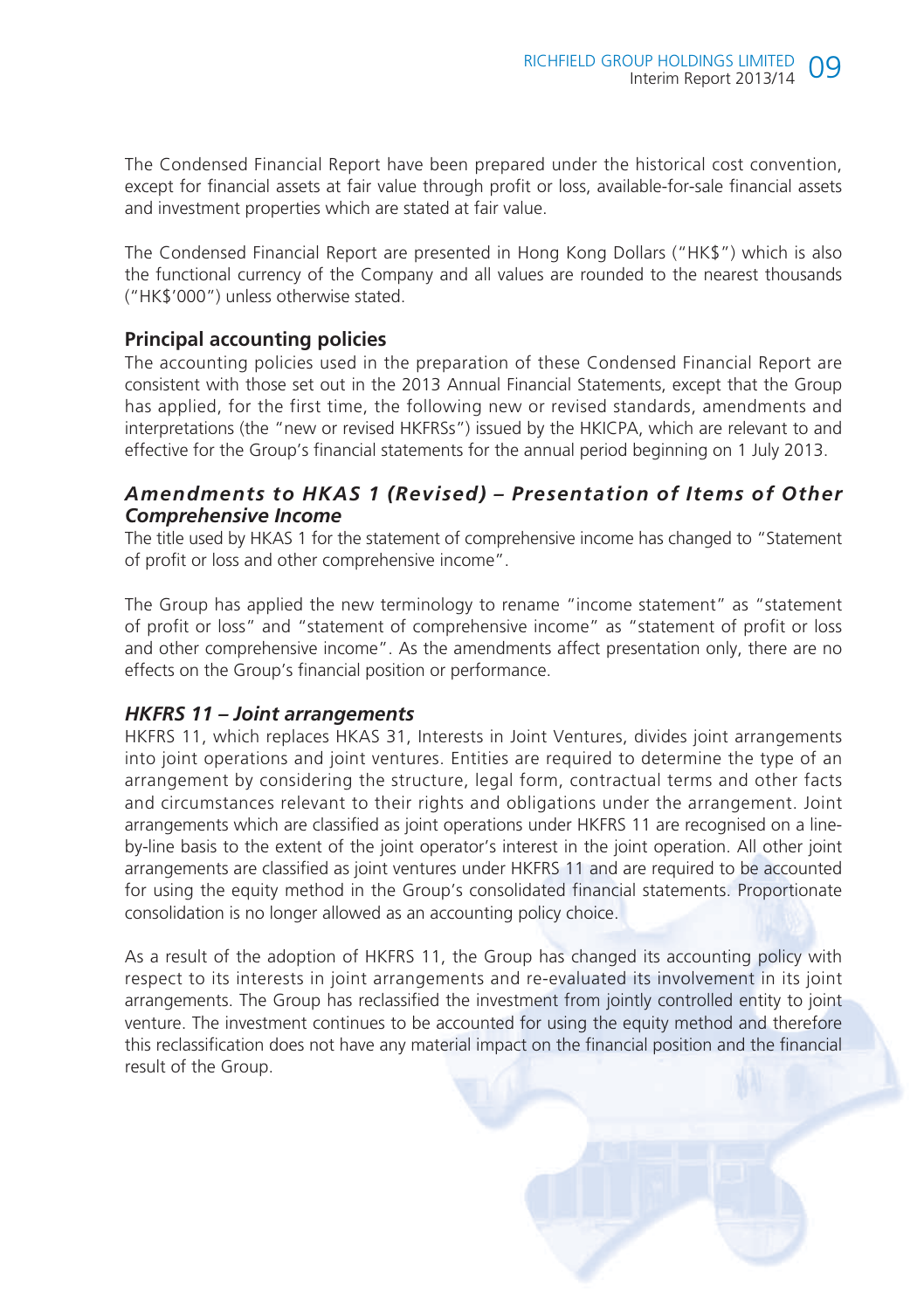## *HKFRS 12 – Disclosure of interests in other entities*

HKFRS 12 brings together into a single standard all the disclosure requirements relevant to an entity's interests in subsidiaries, joint arrangements, associates and unconsolidated structured entities. The disclosures required by HKFRS 12 are generally more extensive than those previously required by the respective standards. Since those disclosure requirements only apply to a full set of financial statements, the Group has not made additional disclosures in the Condensed Financial Report as a result of adopting HKFRS 12.

#### *HKFRS 13 – Fair value measurement*

HKFRS 13 replaces existing guidance in individual HKFRSs with a single source of fair value measurement guidance. HKFRS 13 also contains extensive disclosure requirements about fair value measurements for both financial instruments and non-financial instruments. Some of the disclosures are specifically required for financial instruments in the interim financial reports. The adoption of HKFRS 13 does not have any material impact on the fair value measurements of the Group's assets and liabilities.

#### *Annual improvements to HKFRSs 2009–2011 cycle*

This cycle of annual improvements contains amendments to five standards with consequential amendments to other standards and interpretations. Among them, HKAS 34 has been amended to clarify that total assets for a particular reportable segment are required to be disclosed only if the amounts are regularly provided to the chief operating decision maker (the "CODM") and only if there has been a material change in the total assets for that segment from the amount disclosed in the last annual financial statements. The amendment also requires the disclosure of segment liabilities if the amounts are regularly provided to the CODM and there has been a material change in the amounts compared with the last annual financial statements. The amendment does not have any impact on the segment disclosure of the Group because the amounts of segment liabilities are not regularly provided to the CODM (i.e. the executive directors).

The directors of the Company anticipate that the application of new and revised HKFRSs but not yet effective will have no material impact on the results and the financial position of the Group.

#### **3. SEGMENT INFORMATION**

The Group has identified the following operating segments.

| Property Assembly and Brokerage<br>Business: | Provision of property brokerage services; provision of<br>schemes for property consolidation, assembly and<br>redevelopment; and property trading             |
|----------------------------------------------|---------------------------------------------------------------------------------------------------------------------------------------------------------------|
| Property Development Business:               | The Group's property development business is segregated<br>further into two reportable segments on a geographical<br>basis – Hong Kong and the United Kingdom |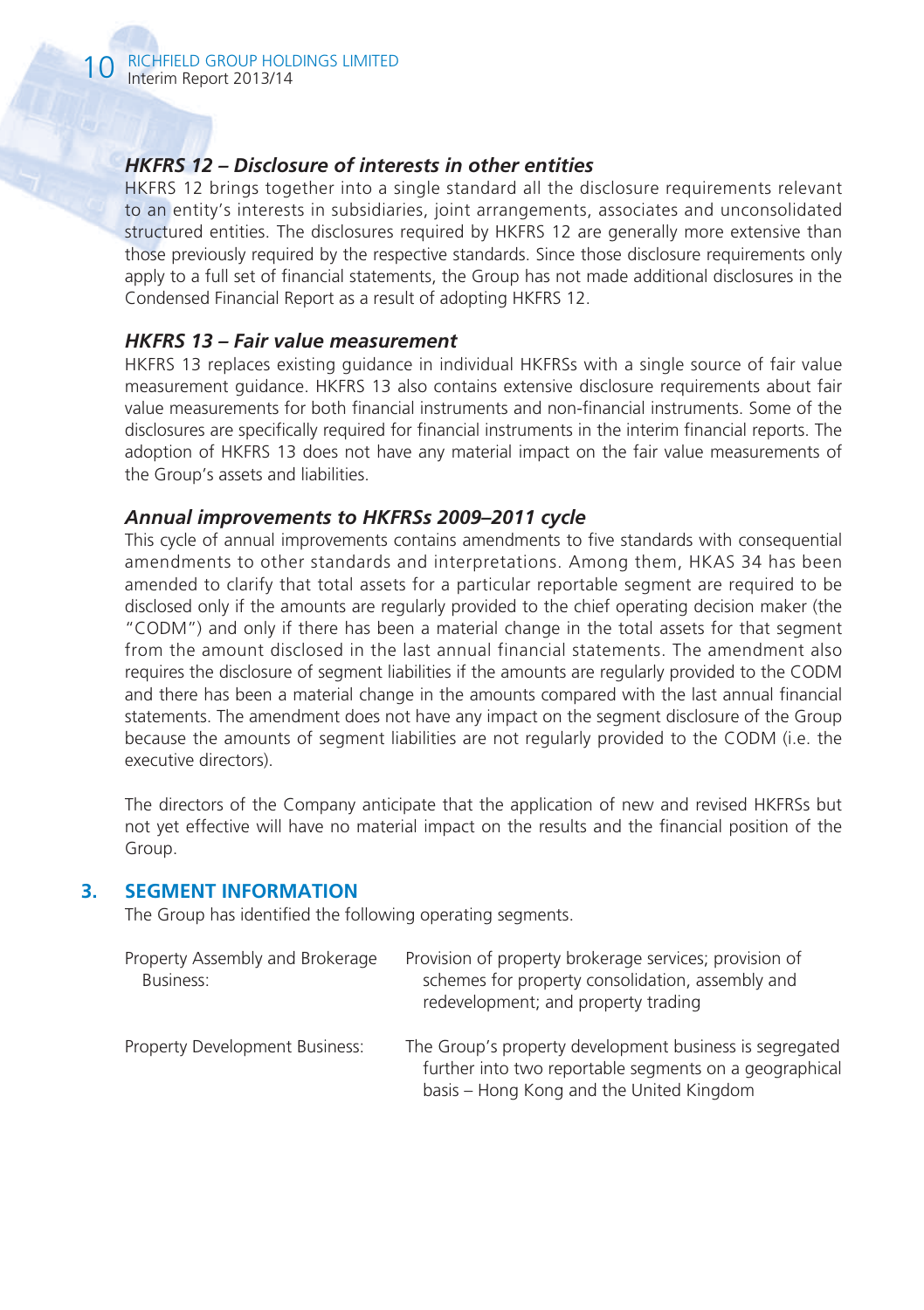Reported segment information is based on internal management reporting information that is regularly reviewed by the chief operating decision-maker, i.e. the executive directors. The executive directors assess segment profit or loss using a measure of operating profit. The measurement policies the Group used for segment reporting under HKFRS 8 are the same as those used in its HKFRS financial statements, except that certain items are not included in arriving at the operating results of the operating segments (mainly corporate income and expenses).

Segment assets include all assets with the exception of corporate assets, including availablefor-sale financial assets and corporate assets which are not directly attributable to the business activities of operating segments as these assets are managed on a group basis.

|                                                        | Property Assembly and<br><b>Brokerage Business</b><br>Six months ended<br>31 December |                                        | <b>Property Development</b><br>Business - Hong Kong<br>Six months ended<br>31 December |                                        |                                        | <b>Property Development</b><br><b>Business - the United</b><br>Kingdom<br>Six months ended<br>31 December | Total<br>Six months ended<br>31 December |                                 |
|--------------------------------------------------------|---------------------------------------------------------------------------------------|----------------------------------------|----------------------------------------------------------------------------------------|----------------------------------------|----------------------------------------|-----------------------------------------------------------------------------------------------------------|------------------------------------------|---------------------------------|
|                                                        | 2013<br>(Unaudited)<br><b>HKS'000</b>                                                 | 2012<br>(Unaudited)<br><b>HK\$'000</b> | 2013<br>(Unaudited)<br><b>HK\$'000</b>                                                 | 2012<br>(Unaudited)<br><b>HK\$'000</b> | 2013<br>(Unaudited)<br><b>HK\$'000</b> | 2012<br>(Unaudited)<br><b>HK\$'000</b>                                                                    | 2013<br>(Unaudited)<br><b>HK\$'000</b>   | 2012<br>(Unaudited)<br>HK\$'000 |
| Reportable segment revenue:<br>From external customers | 47.724                                                                                | 25,508                                 | -                                                                                      |                                        |                                        |                                                                                                           | 47,724                                   | 25,508                          |
| Reportable segment profit/<br>$(\log s)$               | 14,176                                                                                | (18,027)                               | (591)                                                                                  | 1,780                                  | 2,383                                  |                                                                                                           | 15,968                                   | (16, 247)                       |
| Reportable segment assets                              | 644.712                                                                               | 1,068,642                              | 448,493                                                                                | 817,126                                | 342,869                                |                                                                                                           | 1,436,074                                | 1,885,768                       |

The totals presented for the Group's operating segments reconcile to the Group's key financial figures as presented in the financial statements as follows:

|                                                                                                                        | Six months ended<br>31 December        |                                        |  |  |
|------------------------------------------------------------------------------------------------------------------------|----------------------------------------|----------------------------------------|--|--|
|                                                                                                                        | 2013<br>(Unaudited)<br><b>HK\$'000</b> | 2012<br>(Unaudited)<br><b>HK\$'000</b> |  |  |
| Reportable segment profit/(loss)<br>Renovation service income<br>Net fair value gain on financial assets at fair value | 15,968                                 | (16, 247)<br>28                        |  |  |
| through profit or loss<br>Reclassified from equity to profit or loss on significant                                    |                                        | 462                                    |  |  |
| decline in fair value of available-for-sale financial assets                                                           | (9,865)                                |                                        |  |  |
| Unallocated corporate income                                                                                           | 33,615                                 | 6,064                                  |  |  |
| Unallocated corporate expenses                                                                                         | (6, 141)                               | (9, 467)                               |  |  |
| Profit/(Loss) before income tax                                                                                        | 33,577                                 | (19, 160)                              |  |  |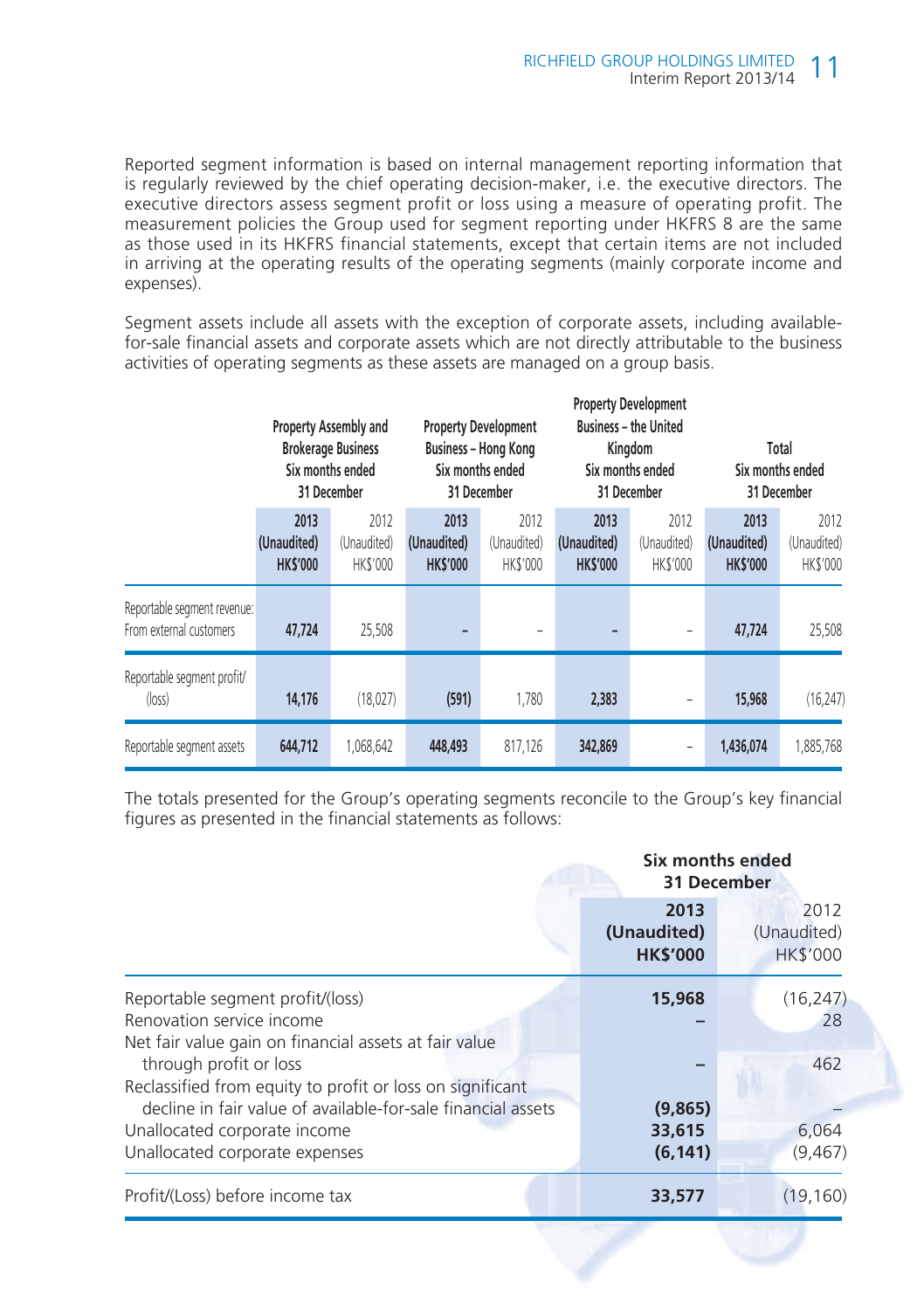# **4. REVENUE AND OTHER INCOME**

The Group's principal activities are disclosed in note 1 to this report. Revenue from the Group's principal activities and other income recognised during the period are as follows:

|                                                       | Six months ended<br>31 December        |                                 |  |
|-------------------------------------------------------|----------------------------------------|---------------------------------|--|
|                                                       | 2013<br>(Unaudited)<br><b>HK\$'000</b> | 2012<br>(Unaudited)<br>HK\$'000 |  |
| Revenue                                               |                                        |                                 |  |
| Commission income<br>Lease management services income | 46,933<br>791                          | 24,909<br>599                   |  |
|                                                       | 47,724                                 | 25,508                          |  |
| Other income                                          |                                        |                                 |  |
| Dividend income                                       | 1,488                                  | 1,450                           |  |
| Exchange gains, net                                   | 29,313                                 | 4,104                           |  |
| Gain on disposal of property, plant and equipment     |                                        | 3                               |  |
| Interest income                                       | 1,332                                  | 856                             |  |
| Net fair value gain on financial assets at fair value |                                        |                                 |  |
| through profit and loss                               |                                        | 462                             |  |
| Rental income                                         | 4,630                                  | 5,042                           |  |
| Renovation service income                             |                                        | 28                              |  |
| Sundry income                                         | 334                                    | 509                             |  |
|                                                       | 37,097                                 | 12,454                          |  |
|                                                       | 84,821                                 | 37,962                          |  |

# **5. PROFIT/(LOSS) BEFORE INCOME TAX**

The Group's profit/(loss) before income tax is arrived at after charging the following:

|                                                                                                                           | Six months ended<br>31 December        |                                 |  |
|---------------------------------------------------------------------------------------------------------------------------|----------------------------------------|---------------------------------|--|
|                                                                                                                           | 2013<br>(Unaudited)<br><b>HK\$'000</b> | 2012<br>(Unaudited)<br>HK\$'000 |  |
| Depreciation<br>Directors' remuneration<br>Equity-settled share-based payments expenses                                   | 3,911<br>970                           | 4,199<br>880<br>3,505           |  |
| Reclassified from equity to profit or loss on significant<br>decline in fair value of available-for-sale financial assets | 9,865                                  |                                 |  |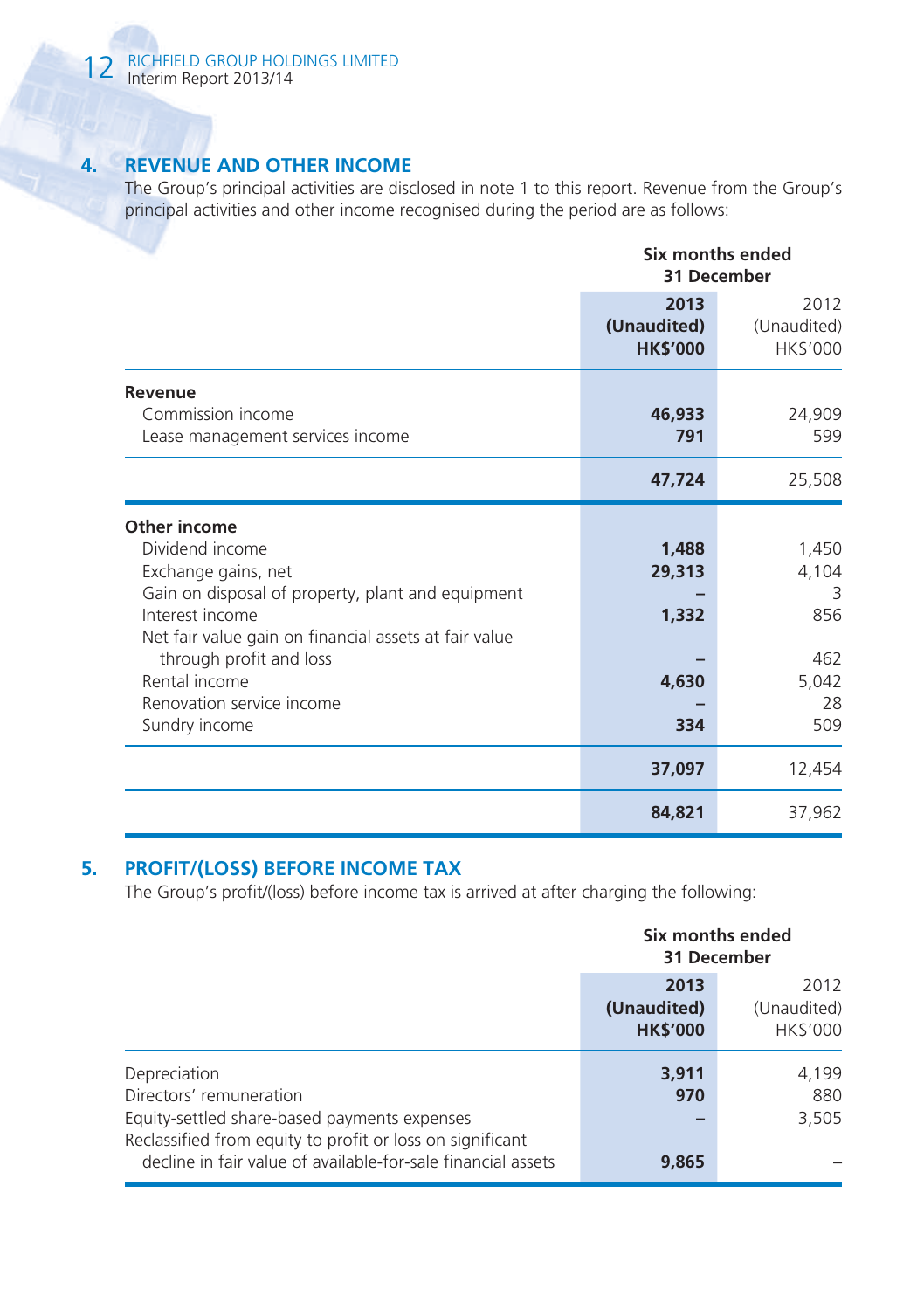## **6. INCOME TAX EXPENSE**

Hong Kong profits tax has been provided at the rate of 16.5% (six months ended 31 December 2012: 16.5%) on the estimated assessable profit arising in Hong Kong for the current period.

Taxation for overseas subsidiaries is charged at the appropriate current rates of taxation ruling in the relevant countries.

#### **7. DIVIDENDS**

The Board does not recommend the payment of an interim dividend for the six months ended 31 December 2013 (six months ended 31 December 2012: Nil).

#### **8. EARNINGS/(LOSS) PER SHARE**

The calculation of basic earnings/(loss) per share is based on the following:

|                                                                                                                        | Six months ended<br>31 December |                     |  |
|------------------------------------------------------------------------------------------------------------------------|---------------------------------|---------------------|--|
|                                                                                                                        | 2013<br>(Unaudited)             | 2012<br>(Unaudited) |  |
| Profit/(Loss) for the period, attributable to owners of<br>the Company (HK\$'000)                                      | 30,120                          | (19, 742)           |  |
| Weighted average number of ordinary shares for<br>the purpose of basic and diluted earnings/(loss)<br>per share ('000) | 3,478,500                       | 3,478,500           |  |
| Basic and diluted earnings/(loss) per share (HK cent)                                                                  | 0.87                            | (0.57)              |  |

There were no diluted potential ordinary shares for the six months ended 31 December 2013 and 2012 as the outstanding share options were out of the money for the purpose of the diluted earnings/(loss) per share calculation.

#### **9. GOODWILL**

Goodwill arose from the acquisition of Richfield Realty Limited ("Richfield Realty") in 2007. The net carrying amount of goodwill can be analysed as follows:

|                                                                        | 31 December<br>2013<br>(Unaudited)<br><b>HK\$'000</b> | 30 June<br>2013<br>(Audited)<br><b>HK\$'000</b> |  |
|------------------------------------------------------------------------|-------------------------------------------------------|-------------------------------------------------|--|
| Attributable to the Property Assembly and<br><b>Brokerage Business</b> | 271,000                                               | 271,000                                         |  |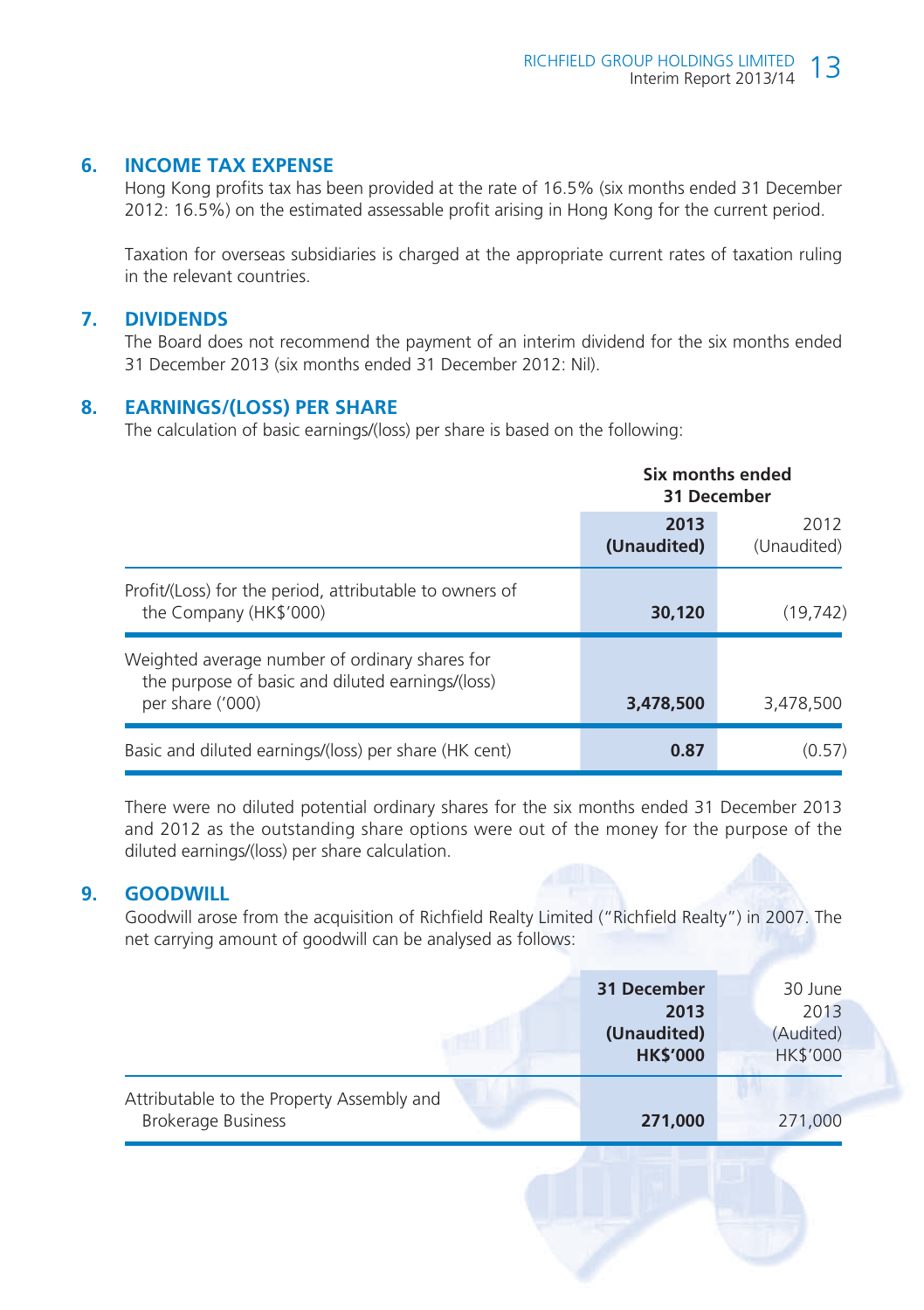# **10. AVAILABLE-FOR-SALE FINANCIAL ASSETS**

|                                                                                                                                                        | 31 December<br>2013<br>(Unaudited)<br><b>HK\$'000</b> | 30 June<br>2013<br>(Audited)<br><b>HK\$'000</b> |
|--------------------------------------------------------------------------------------------------------------------------------------------------------|-------------------------------------------------------|-------------------------------------------------|
| Listed equity securities - Hong Kong<br>Listed debts investments - Hong Kong<br>Unlisted investment funds                                              | 53,387<br>26,338<br>23,735                            | 33,658<br>25,728<br>31,290                      |
|                                                                                                                                                        | 103,460                                               | 90,676                                          |
| Net carrying amount at beginning of the period/year<br>Additions<br><b>Disposals</b><br>Change in fair value credited/(debited) to revaluation reserve | 90,676<br>1,054                                       | 93,797<br>(2,365)                               |
| in equity<br>Net carrying amount at end of the period/year                                                                                             | 11,730<br>103,460                                     | (756)<br>90,676                                 |
|                                                                                                                                                        |                                                       |                                                 |

Listed equity securities, listed debts investments and unlisted investment funds with carrying amounts of HK\$53,387,000 (30 June 2013: HK\$33,658,000), HK\$26,338,000 (30 June 2013: HK\$25,728,000) and HK\$13,757,000 (30 June 2013: HK\$22,325,000) respectively are stated at fair value. The fair values have been determined directly by reference to published price and quotations in active markets.

Unlisted investment funds with a carrying amount of HK\$9,978,000 (30 June 2013: HK\$8,965,000) are measured at cost less impairment losses as the variability in the range of reasonable fair value estimates is significant and the probabilities of the various estimates within the range cannot be reasonably assessed and used in estimating fair value. The directors of the Company are of the opinion that the fair value cannot be measured reliably.

As at 31 December 2013, available-for-sale financial assets were individually determined to be impaired on the basis of a material decline in their fair value below cost which indicated that the investment costs may not be recovered. During the period, an impairment loss of HK\$9,865,000 (six months ended 31 December 2012: Nil) on these investments was recognised in profit or loss. As at 31 December 2013, the fair value of individual impaired available-for-sale equity securities was nil (30 June 2013: Nil).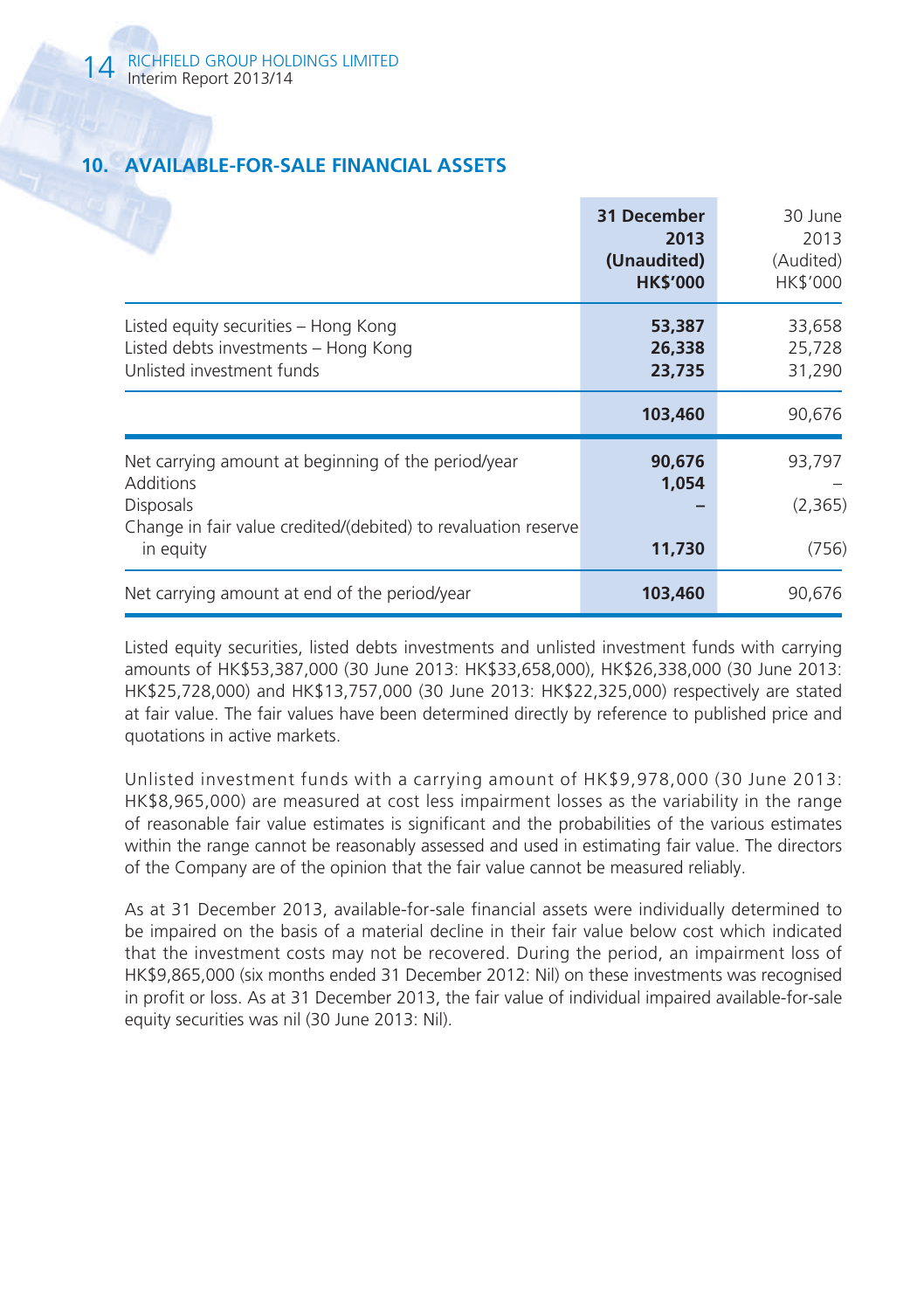# **11. TRADE RECEIVABLES**

The Group generally allows a credit period of 1 month (2012: 1 month) to its trade customers within Property Assembly and Brokerage Business, in accordance with the terms of the mutual agreements after individual negotiations.

Based on the invoice dates, ageing analysis of trade receivables is as follows:

|                 | 31 December<br>2013<br>(Unaudited)<br><b>HK\$'000</b> | 30 June<br>2013<br>(Audited)<br>HK\$'000 |
|-----------------|-------------------------------------------------------|------------------------------------------|
| Within 90 days  | 29,101                                                | 25,108                                   |
| 91 to 180 days  | 6,574                                                 | 29,689                                   |
| 181 to 365 days | 2,821                                                 | 1,246                                    |
| Over 365 days   | 1,287                                                 | 2,630                                    |
|                 | 39,783                                                | 58,673                                   |

## **12. RESTRICTED BANK DEPOSITS**

These bank deposits are kept in the separate bank accounts by the Group as (i) these are temporarily received from the developers of the property assembly projects and are held on behalf of the developers for the purpose of the payments of initial deposits to the owners of the properties in accordance with the provisional sale and purchase agreements; and (ii) the rental income and rental deposits are temporarily received on behalf of the developers.

As these bank deposits are restricted to a specific use by the Group, they are not under the cash management of the Group.

# **13. SHARE CAPITAL**

|                                                                                                         | <b>Number</b><br>of shares | (Unaudited)<br><b>HK\$'000</b> |
|---------------------------------------------------------------------------------------------------------|----------------------------|--------------------------------|
| <b>Authorised</b><br>Ordinary shares of HK\$0.01 each                                                   | 10,000,000,000             | 100,000                        |
| <b>Issued and fully paid</b><br>Ordinary shares of HK\$0.01 each<br>At 1 July 2013 and 31 December 2013 | 3,478,500,000              | 34,785                         |
|                                                                                                         |                            |                                |
|                                                                                                         |                            |                                |
|                                                                                                         |                            |                                |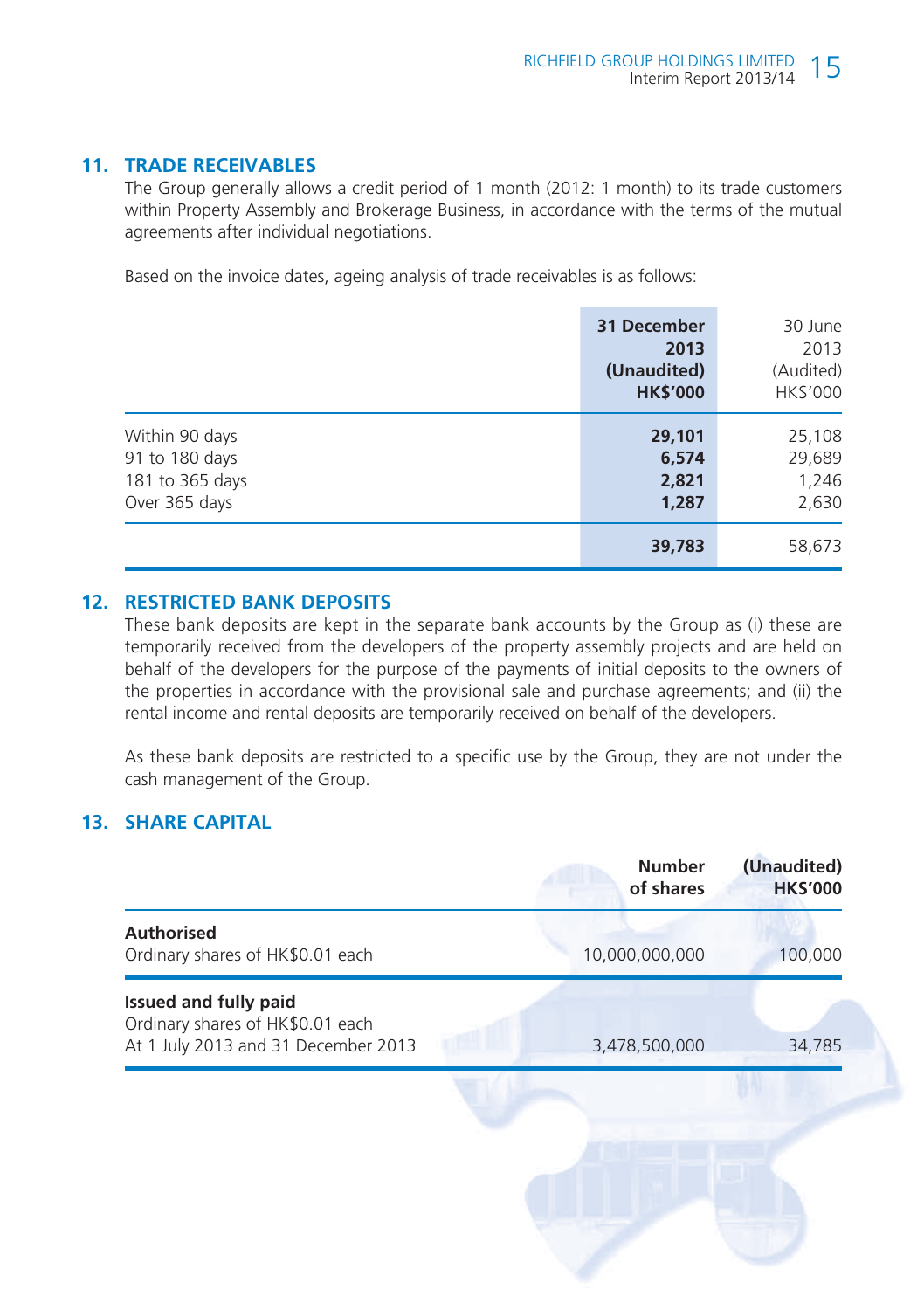# **14. MATERIAL RELATED PARTY TRANSACTIONS**

The Group had the following material transactions with its related parties during the period:

|                                                                                                                                                                                                                                                                                                                                                                | Six months ended<br>31 December        |                                 |
|----------------------------------------------------------------------------------------------------------------------------------------------------------------------------------------------------------------------------------------------------------------------------------------------------------------------------------------------------------------|----------------------------------------|---------------------------------|
|                                                                                                                                                                                                                                                                                                                                                                | 2013<br>(Unaudited)<br><b>HK\$'000</b> | 2012<br>(Unaudited)<br>HK\$'000 |
| Equipment acquired from a related company in which<br>one of the directors of the Company is a common<br>director and controlled by one of the substantial<br>shareholders of the Company<br>Printing services fees paid to a related company in which<br>one of the directors of the Company is a common<br>director and controlled by one of the substantial | 40                                     | 132.                            |
| shareholders of the Company                                                                                                                                                                                                                                                                                                                                    | 15                                     | 56                              |
| Rental expenses paid to a related company<br>owned by a director of a subsidiary of the Company                                                                                                                                                                                                                                                                | 477                                    | 477                             |
| Rental expenses paid to a related company<br>owned by a substantial shareholder of the Company                                                                                                                                                                                                                                                                 | 1,920                                  | 1,269                           |
|                                                                                                                                                                                                                                                                                                                                                                | 2,452                                  | 1,934                           |

These transactions were conducted at pre-determined prices in accordance with terms mutually agreed between the Group and these related parties. These transactions are conducted in the normal course of business.

Key management personnel compensation

|                                                                | Six months ended<br>31 December        |                                 |  |
|----------------------------------------------------------------|----------------------------------------|---------------------------------|--|
|                                                                | 2013<br>(Unaudited)<br><b>HK\$'000</b> | 2012<br>(Unaudited)<br>HK\$'000 |  |
| Salaries and allowances<br>Equity-settled share-based payments | 3,951                                  | 2,560<br>3,505                  |  |
|                                                                | 3,951                                  | 6,065                           |  |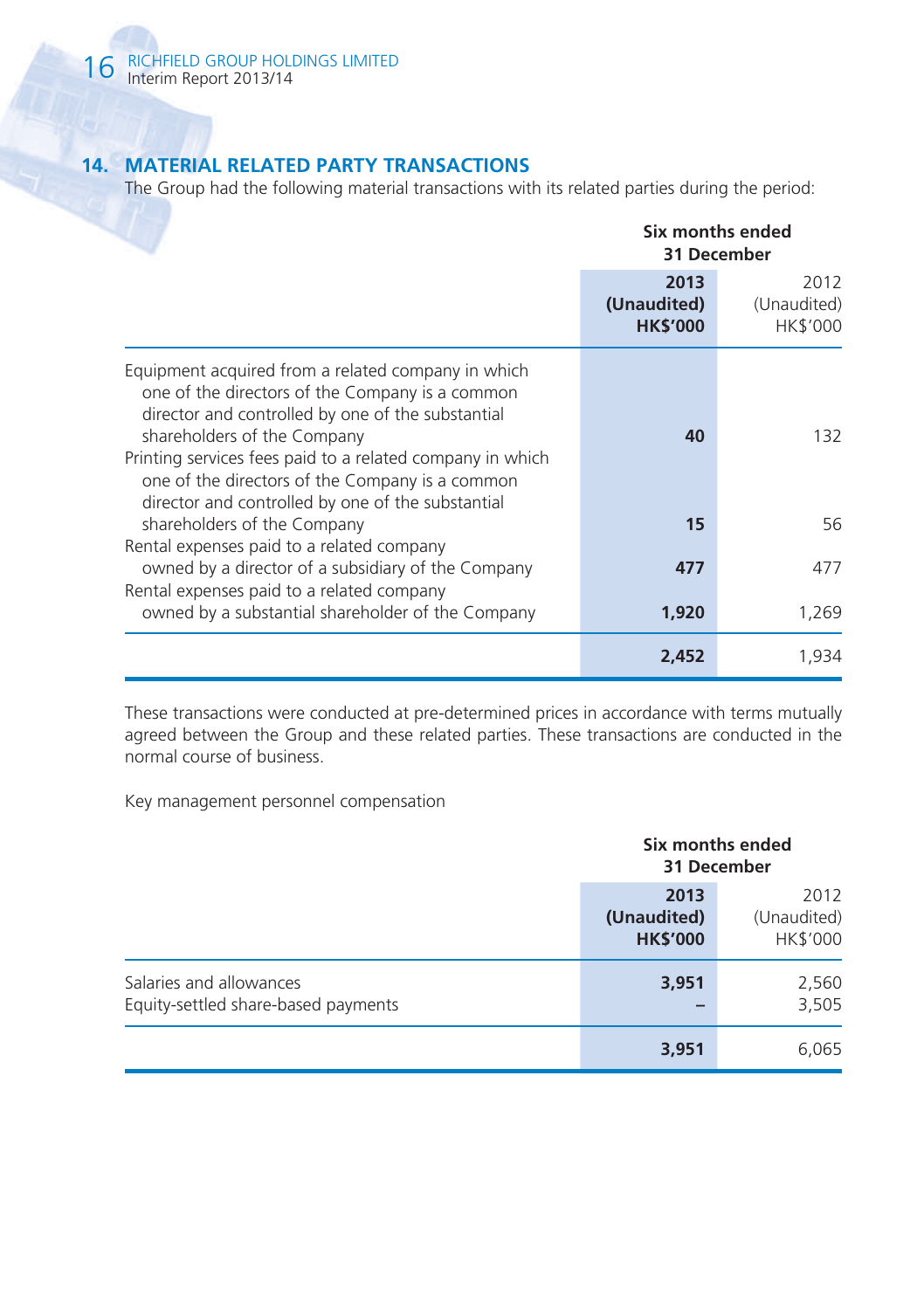#### **15. FAIR VALUE MEASUREMENT OF FINANCIAL INSTRUMENTS**

The following table provides an analysis of financial instruments carried at fair value by level of fair value hierarchy:

- Level 1: Quoted prices (unadjusted) in active markets for identical assets or liabilities;
- Level 2: Inputs other than quoted prices included within level 1 that are observable for the asset and liability, either directly (i.e. as prices) or indirectly (i.e. derived from prices); and
- Level 3: Inputs for the asset and liability that are not based on observable market data (unobservable inputs).

The level in the fair value hierarchy within the financial assets is categorised in its entirely based on the lowest level of input that is significant to the fair value measurement.

|                                                                                                                               | Level 1<br><b>HK\$'000</b> | Level <sub>2</sub><br><b>HK\$'000</b> | Level 3<br><b>HK\$'000</b> | Total<br><b>HK\$'000</b> |
|-------------------------------------------------------------------------------------------------------------------------------|----------------------------|---------------------------------------|----------------------------|--------------------------|
| 31 December 2013<br>Assets:<br>Available-for-sale financial<br>assets<br>- Listed equity securities                           | 53,387                     |                                       |                            | 53,387                   |
| - Listed debts investments<br>- Unlisted investment funds                                                                     | 26,338<br>13,757           |                                       |                            | 26,338<br>13,757         |
| Financial assets at fair value<br>through profit or loss<br>- Unlisted investment funds                                       | 747                        |                                       |                            | 747                      |
| Total and net fair values                                                                                                     | 94,229                     |                                       |                            | 94,229                   |
| 30 June 2013<br>Assets:<br>Available-for-sale financial<br>assets<br>- Listed equity securities<br>- Listed debts investments | 33,658                     |                                       |                            | 33,658                   |
| - Unlisted investment funds                                                                                                   | 25,728<br>22,325           |                                       |                            | 25,728<br>22,325         |
| Financial assets at fair value<br>through profit or loss                                                                      |                            |                                       |                            |                          |
| - Unlisted investment funds                                                                                                   | 607                        |                                       |                            | 607                      |
| Total and net fair values                                                                                                     | 82,318                     |                                       |                            | 82,318                   |

During the six months ended 30 June 2013, there was no transfers between Level 1 and Level 2, or transfers into or out of Level 3 in the reporting period.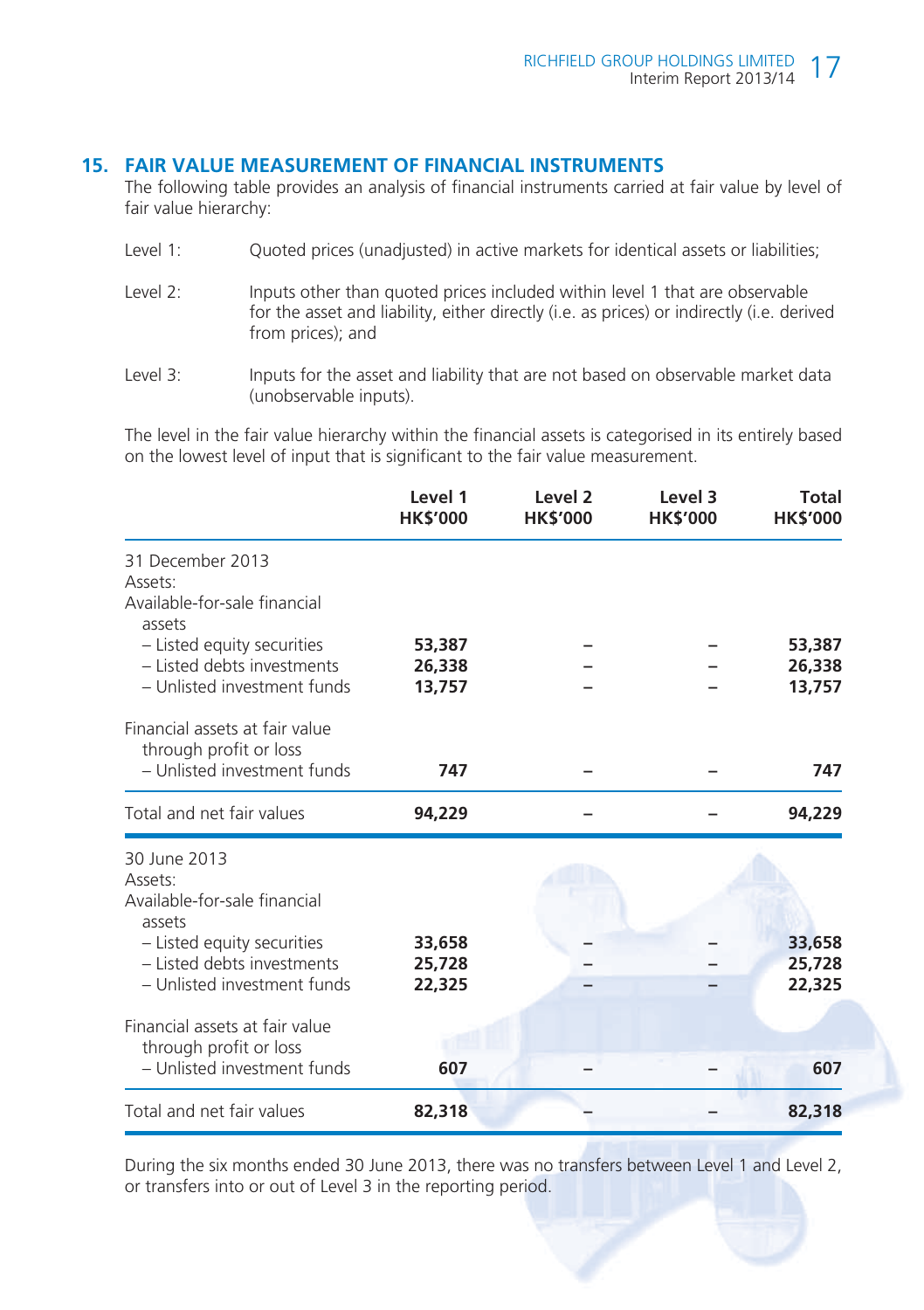# **16. LITIGATIONS**

As at 31 December 2013, there were two litigation claims against the Group. One of the litigation relates to labour dispute made against the Group. This claim concerned the former employee of the Group who made claim on account of alleged bonuses due in relation to the property assembly projects undertaken by the Group during his course of employment. The Labour Tribunal judged that the Group is liable to pay HK\$4,100,000 to the former employee. Accordingly, the provision for legal claim of approximately HK\$4,100,000 has been provided for the year ended 30 June 2013. The Group appealed against the decision to the High Court. As at the date of the approval of the interim result, the litigation is still in progress.

In September 2013, there was a litigation relating to the property agency dispute made against the Group and the purchaser. In that action, the plaintiff, being the registered owner of a flat in an old building, sought to obtain, amongst other things, an order from the court to rescind a provisional agreement for sale and purchase under which the plaintiff agreed to sell her property to the purchaser at the consideration and on the terms and conditions stated therein. A global settlement agreement has subsequently been reached by the parties in February 2014 and the parties are seeking the approval of the High Court to allow them to wholly discontinue their respective claims/counterclaims therein with no order as to costs. As at the date of the approval of the interim result, the litigation is still in progress.

## **17. SUBSEQUENT EVENT**

On 17 January 2014, World Fair Global Limited, a wholly owned subsidiary of the Company has entered into a provisional agreement for sale and purchase with an independent third party to dispose 49% equity interests and 49% of the entire loan due and payable by those wholly owned subsidiaries, which holds those properties located in Nos. 142–154 Carpenter Road, Kowloon, Hong Kong, at the consideration of HK\$225,400,000. Deposits with the total sum of HK\$22,540,000 have been received in January 2014.

#### **INTERIM DIVIDEND**

The Board does not recommend the payment of an interim dividend for the six months ended 31 December 2013 (six months ended 31 December 2012: Nil).

#### **MANAGEMENT DISCUSSION AND ANALYSIS**

The Group is principally engaged in provision of property brokerage services, carrying out schemes for property consolidation, assembly and redevelopment, property trading and property development.

The Group is continuously reviewing, analysing the potential value and engaging in various property assembly projects in Hong Kong. Those engaged projects are all residential and commercial properties which are located in Hong Kong Island and Kowloon. Regarding the property development business, the Group is engaged in 3 projects, which are located in Hong Kong and London. On 17 January 2014, the Company has entered into a provisional agreement for sale and purchase to dispose 49% equity interests in those wholly owned subsidiaries which holds the properties located in Nos. 142- 154 Carpenter Road, Kowloon (the "Carpenter Road Property"). The disposal represents a good opportunity for realisation of the Group's investment in the Carpenter Road Property whilst allows the Group to maintain its interests in the redevelopment of the Carpenter Road Property.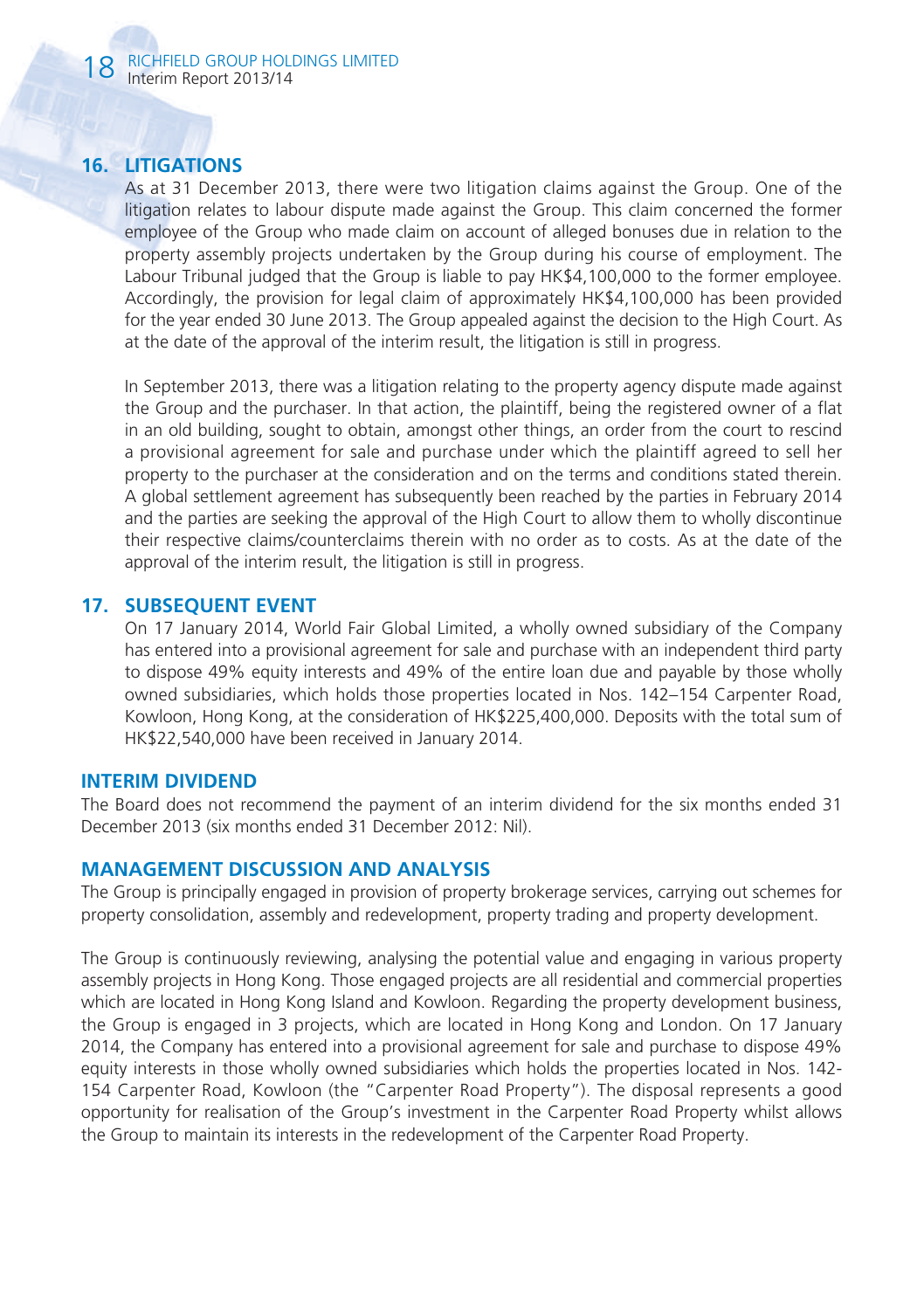#### **FINANCIAL REVIEW**

The Group recorded a turnover of approximately HK\$47,724,000 for the six months ended 31 December 2013, representing an increase of approximately 87% comparing with that of approximately HK\$25,508,000 for the corresponding period of last financial year. The improvement in turnover was mainly attributed to the increase in turnover from the business of property assembly and brokerage. In respect of the business of property assembly and brokerage, it still contributes the whole revenue of the Group for the period and the turnover was increased by 87% compared with the corresponding period of last financial year of approximately HK\$25,508,000 because of the completion of the 2 major property assembly projects during the six months ended 31 December 2013. Only 1 major project was completed during the corresponding period of last financial year.

Profit before income tax of the Group for the six months ended 31 December 2013 was approximately HK\$33,577,000, while a loss before income tax of approximately HK\$19,160,000 was recorded for the corresponding period of last financial year. As a result of the increase in turnover from the business of property assembly and brokerage, the implementation of cost reduction and the exchange gain recognised for the appreciation of British Pound ("GBP"), a profit attributable to owners of the Company for the period of approximately HK\$30,120,000 was recorded compared with the loss attributable to owners of the Company of approximately HK\$19,742,000 for the corresponding period of last financial year.

### **LIQUIDITY, FINANCIAL RESOURCES AND CAPITAL STRUCTURE**

As at 31 December 2013, the Group has net current assets of approximately HK\$1,076,610,000 (30 June 2013: approximately HK\$1,033,740,000), including cash and bank balances of approximately HK\$245,533,000 (30 June 2013: approximately HK\$242,013,000).

The gearing ratio was 18.19% as at 31 December 2013 (30 June 2013: 18.56%). The gearing ratio is derived by dividing the total of bank overdraft, loans and finance lease liabilities by total assets. The gearing ratio remained relatively stable in the financial period under review compared to 30 June 2013.

During the six months ended 31 December 2013, the Group financed its operations with its own working capital and borrowings. As at 31 December 2013, total unsecured and secured bank borrowings of the Group amounted to approximately HK\$367,516,000 (30 June 2013: HK\$370,015,000), which are repayable with a period of not exceeding 5 years. Total other borrowings of the Group amounted to HK\$2,052,000 (30 June 2013: HK\$2,220,000), which are also repayable within a period of not exceeding 5 years.

#### **SIGNIFICANT INVESTMENT HELD, MATERIAL ACQUISITIONS OR DISPOSALS OF SUBSIDIARIES AND AFFILIATED COMPANIES, AND FUTURE PLANS FOR MATERIAL INVESTMENTS OR CAPITAL ASSETS**

Save for those disclosed in this interim results, there were no significant investment held, material acquisitions or disposals of subsidiaries and affiliated companies during the six months ended 31 December 2013 and there is no plan for material investments or capital assets as at the date of this interim results.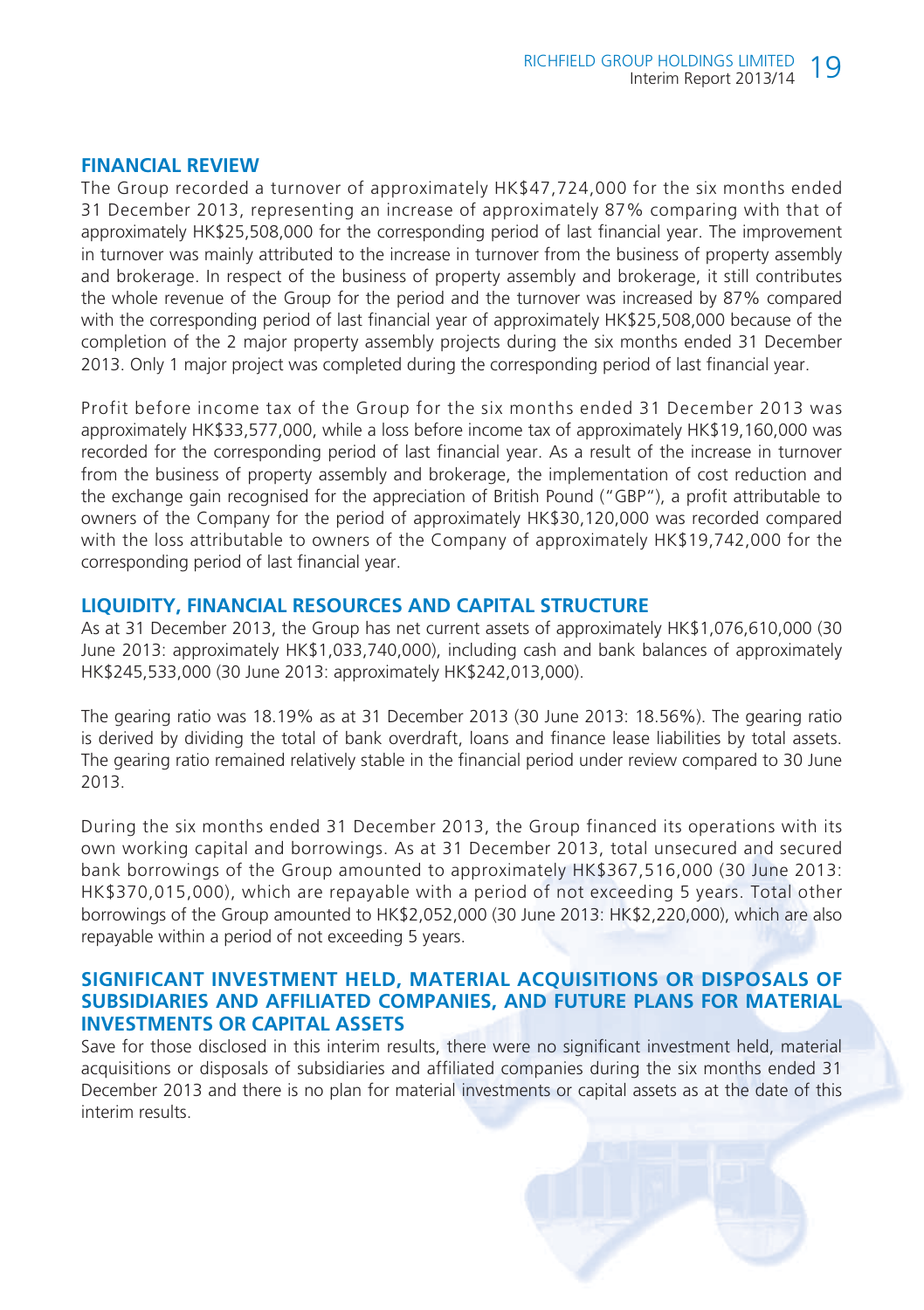# **PLEDGE OF ASSETS**

As at 31 December 2013, properties under development, investment properties and leasehold properties of the Group with a carrying value of approximately HK\$441,375,000, HK\$190,000,000 and HK\$99,428,000 (30 June 2013: approximately HK\$435,901,000, HK\$190,000,000 and HK\$100,618,000), respectively were pledged to secure banking facilities for the Group.

#### **CONTINGENT LIABILITIES**

Save as disclosed in note 16 to the unaudited condensed financial statements of this interim result, the Company had given guarantees of HK\$472,000,000 (30 June 2013: HK\$728,000,000) in respect of the banking facilities of the subsidiaries and the associate for the property development projects at Nos. 142–154 Carpenter Road, Kowloon, and Nos. 18–32 Junction Road, Kowloon, Hong Kong and investment properties for those shops in Wing Lee Building, Kowloon, Hong Kong, as at 31 December 2013.

## **LEASE AND CONTRACTED COMMITMENTS**

The Group leases a number of properties under operating leases. The leases run for an initial period of two years, with an option to renew the lease and renegotiated the terms at the expiry date or at dates as mutually agreed between the Group and respective landlords/lessors. None of the leases include contingent rentals.

At 31 December 2013, the total future minimum lease payments under non-cancellable operating leases payable by the Group as follows:

## **As Lessee**

|                                                 | 31 December<br>2013<br>(Unaudited)<br><b>HK\$'000</b> | 30 June<br>2013<br>(Audited)<br>HK\$'000 |
|-------------------------------------------------|-------------------------------------------------------|------------------------------------------|
| Within one year<br>In the second to fifth years | 3,707<br>-                                            | 3,931<br>1,105                           |
|                                                 | 3,707                                                 | 5,036                                    |

The Group leases its properties under operating lease arrangements which run for an initial period of two years, with an option to renew the lease terms at the expiry date or at dates as mutually agreed between the Group and the respective tenants. None of the leases include contingent rentals.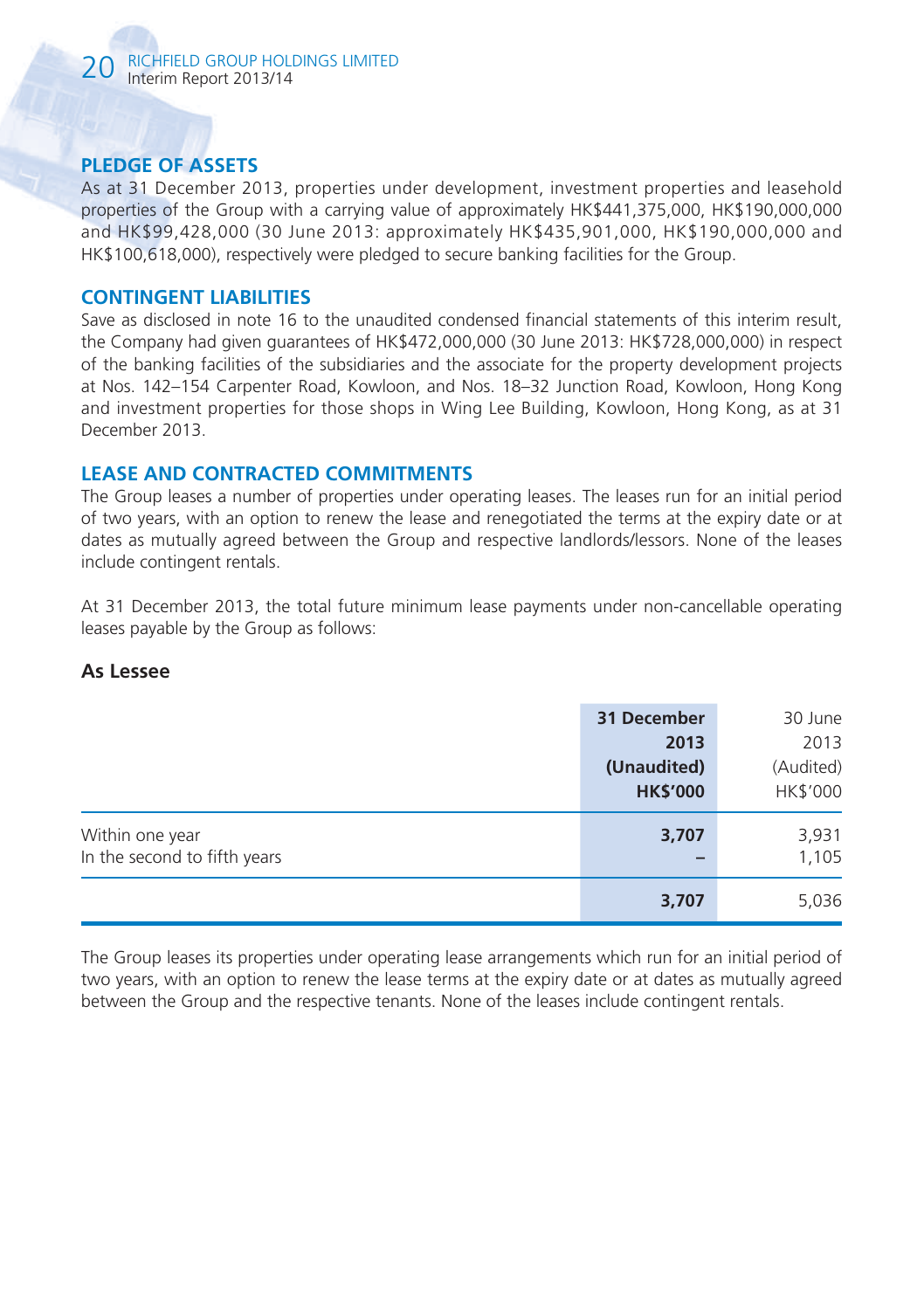At 31 December 2013, the Group had future aggregate minimum lease receipts under noncancellable operating leases as follows:

#### **As Lessor**

|                                                 | 31 December<br>2013<br>(Unaudited)<br><b>HK\$'000</b> | 30 June<br>2013<br>(Audited)<br>HK\$'000 |
|-------------------------------------------------|-------------------------------------------------------|------------------------------------------|
| Within one year<br>In the second to fifth years | 12,852<br>13,819                                      | 4,474                                    |
|                                                 | 26,671                                                | 4,474                                    |

Save for the above commitment, as at 31 December 2013, neither the Group nor the Company had any other significant commitments.

#### **FOREIGN EXCHANGE EXPOSURE**

The Group's income and expenditure during the six months ended 31 December 2013 were denominated in United States dollars ("US\$"), GBP, HK\$ and Renminbi ("RMB"), and most of the assets and liabilities as at 31 December 2013 were denominated in US\$, GBP, HK\$ and RMB. Accordingly, the Board is of the view that, to a certain extent, the Group is exposed to foreign currency exchange risk. For the US\$ foreign exchange exposure, the Board believes the exposure is small as the exchange rate of US\$ to HK\$ is comparatively stable. However, the Group is exposed to RMB and GBP foreign exchange exposure and fluctuation of exchange rates of RMB and GBP against HK\$ could affect the Group's results of operations. During the period, no hedging transaction or arrangement was made since the exchange rate of RMB and GBP to HK\$ is also fairly stable.

## **TREASURY POLICIES**

The Group adopts a conservative approach towards its treasury policies. The Group strives to reduce exposure to credit risk by performing ongoing credit evaluations of the financial conditions of its customers. To manage liquidity risk, the Board closely monitors the Group's liquidity position to ensure that the liquidity structure of the Group's assets, liabilities and commitments can meet its funding requirements.

#### **SEGMENT INFORMATION**

The analysis of the principal activities of the operations of the Group are set out in note 3 to the unaudited condensed financial statements of this interim result.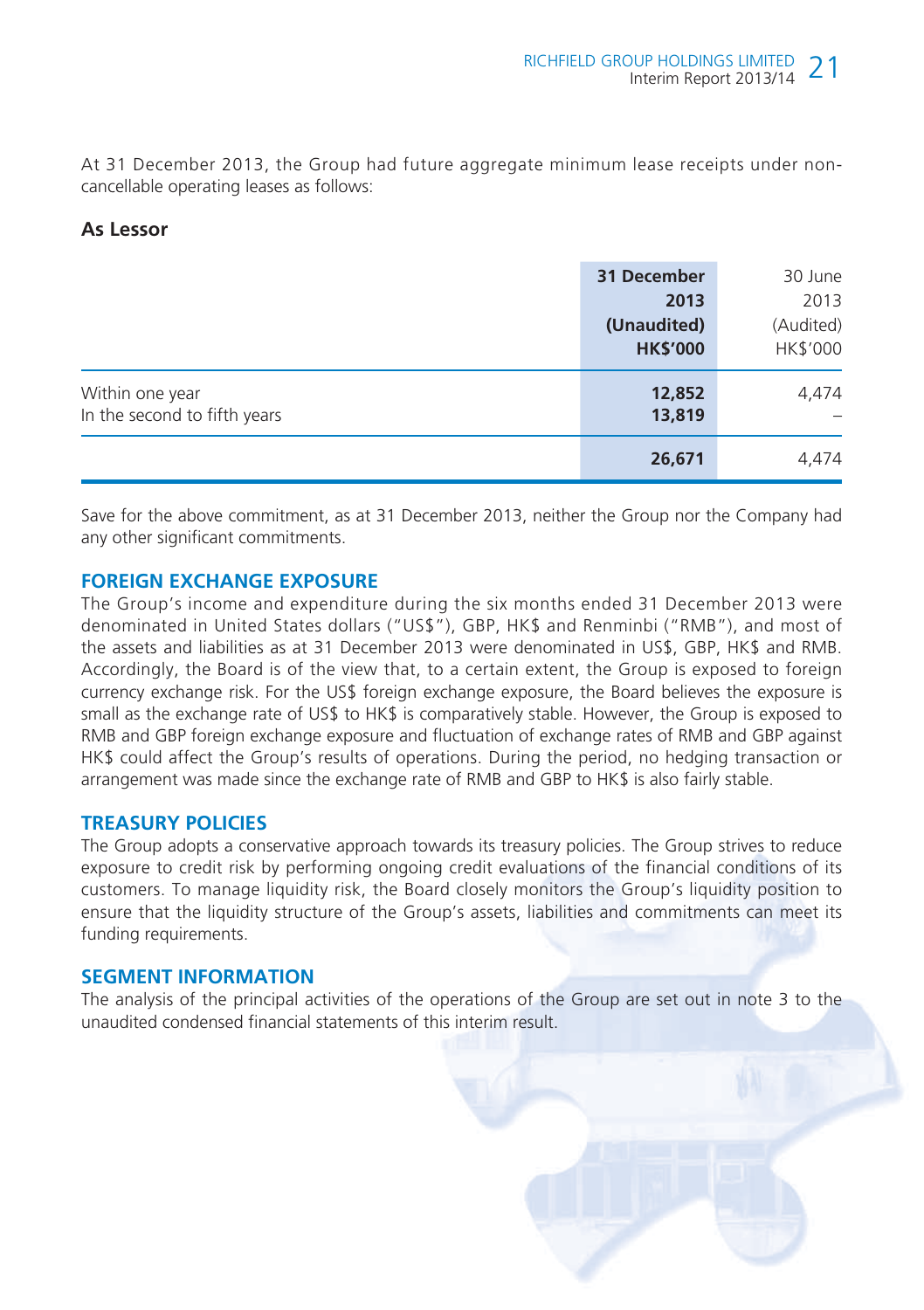## **EMPLOYEES AND REMUNERATION POLICIES**

As at 31 December 2013, the Group had 125 (30 June 2013: 133) employees, including Directors. Total staff costs (including Directors' emoluments) were approximately HK\$21,217,000 for the six months ended 31 December 2013 as compared to approximately HK\$32,920,000 for the six months ended 31 December 2012. Remuneration is determined with reference to market terms and the performance, qualification and experience of individual employee. Year-end bonus based on individual performance will be paid to employees as recognition of and reward for their contributions. Other benefits include contributions to statutory mandatory provident fund scheme to its employees in Hong Kong and share option scheme.

#### **BUSINESS OVERVIEW**

#### **Property Assembly and Brokerage Business**

The Hong Kong economy grew moderately further in 2013, by approximately 2.9% in real terms over a year earlier. The property market of Hong Kong stayed quiet while fewer trading activities were took place during the period. Various measures adopted by the Government to curb the rising property prices and ensure a healthy development of the property market still managed the demand of the market. The total number of sale and purchase agreements for residential property dropped sharply by approximately 47% from a year earlier. Property owners and developers stayed on the sideline and awaited further changes of the market.

During the six months period ended 31 December 2013, the turnover from the property assembly and brokerage business recorded a mild increase to approximately HK\$47,724,000, increase by 87% from the corresponding period of the last financial year of approximately HK\$25,508,000. The Group recorded an operating profit for the property assembly and brokerage business of approximately HK\$14,176,000, compared with the operating loss of approximately HK\$18,027,000 for the corresponding period of the last financial year. Since the cost of acquisition and construction were increased noticeably that affected the development plans of developers and the progress of the property assembly projects. Some of the property assembly projects have been affected and standstill during the period. Yet the mild result improvement for the period was mainly attributable to the completion of two property assembly projects and the implementation of cost reduction for the period.

For the six months ended 31 December 2013, the Group has completed 2 major assembly projects, which are located in Kowloon, including Jordon and Tai Kok Tsui. Those projects are mainly located along the metro line in the city. The total contract sum and the total revenue for those major completed projects recorded for the six months ended 31 December 2013 are approximately HK\$450,378,000 and HK\$26,395,000, respectively, while the total accumulated contract sum for those major completed projects since their commencement is approximately HK\$1,670,974,000. The revenue received from those projects completed in previous years is approximately HK\$12,598,000, and the revenue received from other incomplete projects is approximately HK\$8,731,000.

## **Property Development Business**

The Group kept on expanding its property development business, with a conservative strategy on investment in new projects in view of the uncertainties in the global scene. It was continues to be affected by various measures adopted by the Government to curb the rising property prices. The property value was dropped moderately for the period.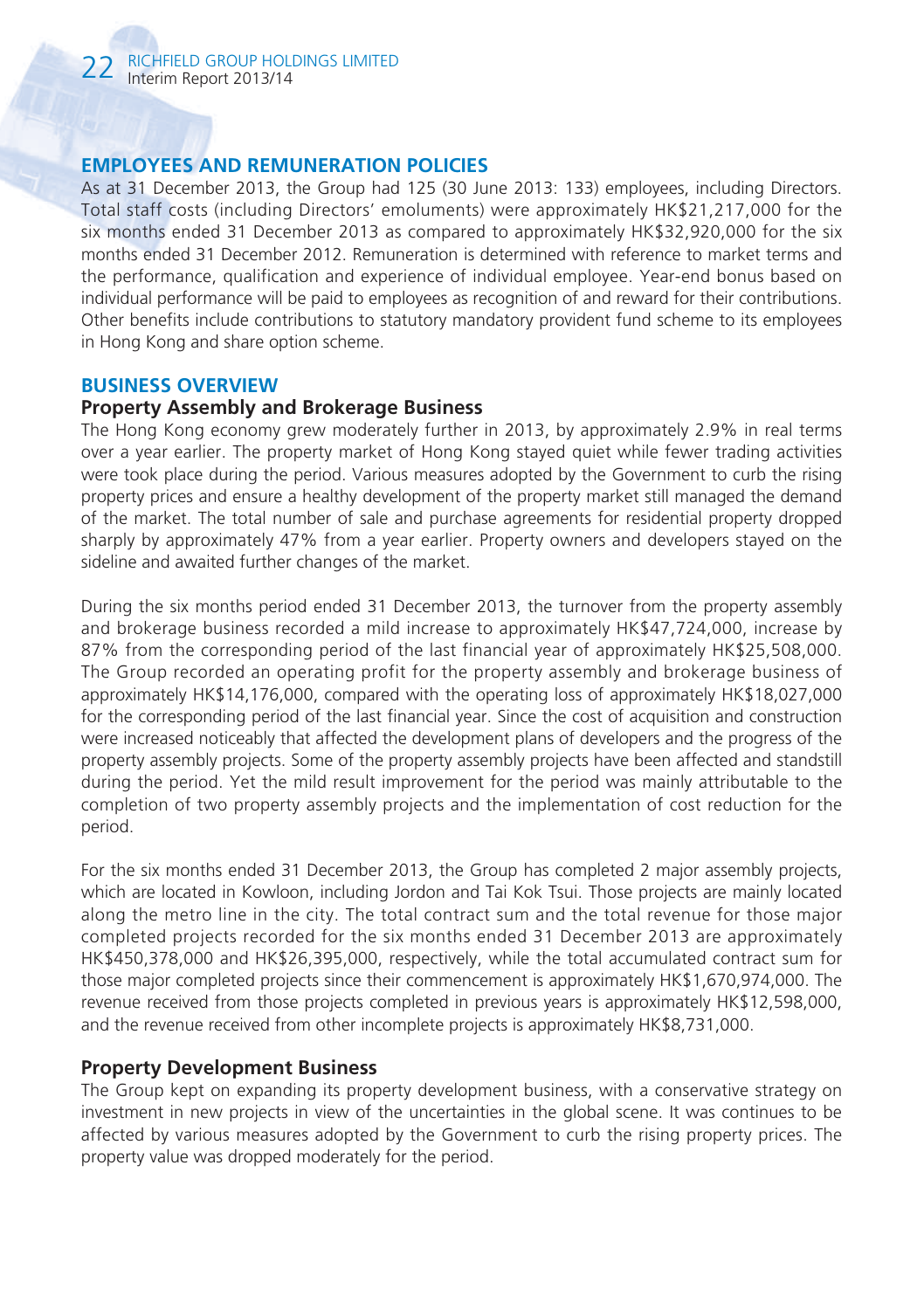The shareholder's agreement with a wholly owned subsidiary of Phoenix Asia Real Estate Investment, a customer of the Group, for establishing an associate for a property development project at Nos. 18–32 Junction Road, Kowloon, Hong Kong, which the Group has 30% equity interests, was steadily proceeded in the period. The project has a site area of approximately 10,200 square feet and a gross floor area of approximately 84,000 square feet. The vacant possession of the project was completed in June 2011 and the development work has also been commenced in 2012. The Group intended to develop it into a composite residential/commercial building.

In addition, the Group has acquired all the property units of the Carpenter Road Property during the year ended 30 June 2012. It has a site area of approximately 9,100 square feet. The Group holds 100% equity interests of the project. On 17 January 2014, the Company has entered into a provisional agreement for sale and purchase to dispose 49% equity interests in those wholly owned subsidiaries which holds the Carpenter Road Property. The purchaser is an independent third party. The disposal represents a good opportunity for realisation of the Group's investment in the Carpenter Road Property whilst allows the Group to maintain its interests in the redevelopment of the Carpenter Road Property. Further, the proceeds from the disposal can reduce the overall gearing of the Group and can further strengthen the cash position of the Group and will allow the Group to reallocate its resources for future development.

There was a judgment delivered by the Court of Final Appeal ("CFA") of Hong Kong in May 2013 for the definition of "House". As the applications regarding the re-development of the projects are still subject to be reviewed by the relevant government departments, and the Directors would require more time to review the CFA Judgment, the Board is of the view that it may be premature for the Directors to assess the potential impact of the CFA Judgment on the re-development of the above two projects at this stage. In the meantime, for the Junction Road Property, the Group will co-operate with its joint venture partner to assess the possible impact of the CFA Judgment and to estimate the land premiums, if any, as may be charged by the Government for the redevelopment proposal. Regarding the Carpenter Road Properties, the Group will also proceed to evaluate the possible impact of the CFA Judgment with its partner before deciding on the actions to be taken, which may include continue with the re-development plan etc.

Apart from the two local property development projects, the Group has acquired its third redevelopment project in central London at Nos. 119–122 Bayswater Road, London, United Kingdom, in August 2012. The property is located on Bayswater Road, which is directly opposite to Hyde Park. It is well served by London public transport with Underground Station located within one minute walking distance. The property has a site area of approximately 8,300 square feet and formerly comprised 4 old Victorian terraced houses that were converted into a hotel with retail shops at ground floor. The property was acquired with an approval consented scheme which can be developed into high quality residential apartments with retail shops at ground floor and the total gross internal area is approximately 33,000 square feet. The main reason for diversifying to central London is that the prime central London continues to be benefited from overseas demand with buyer looking for a safe haven for the capital.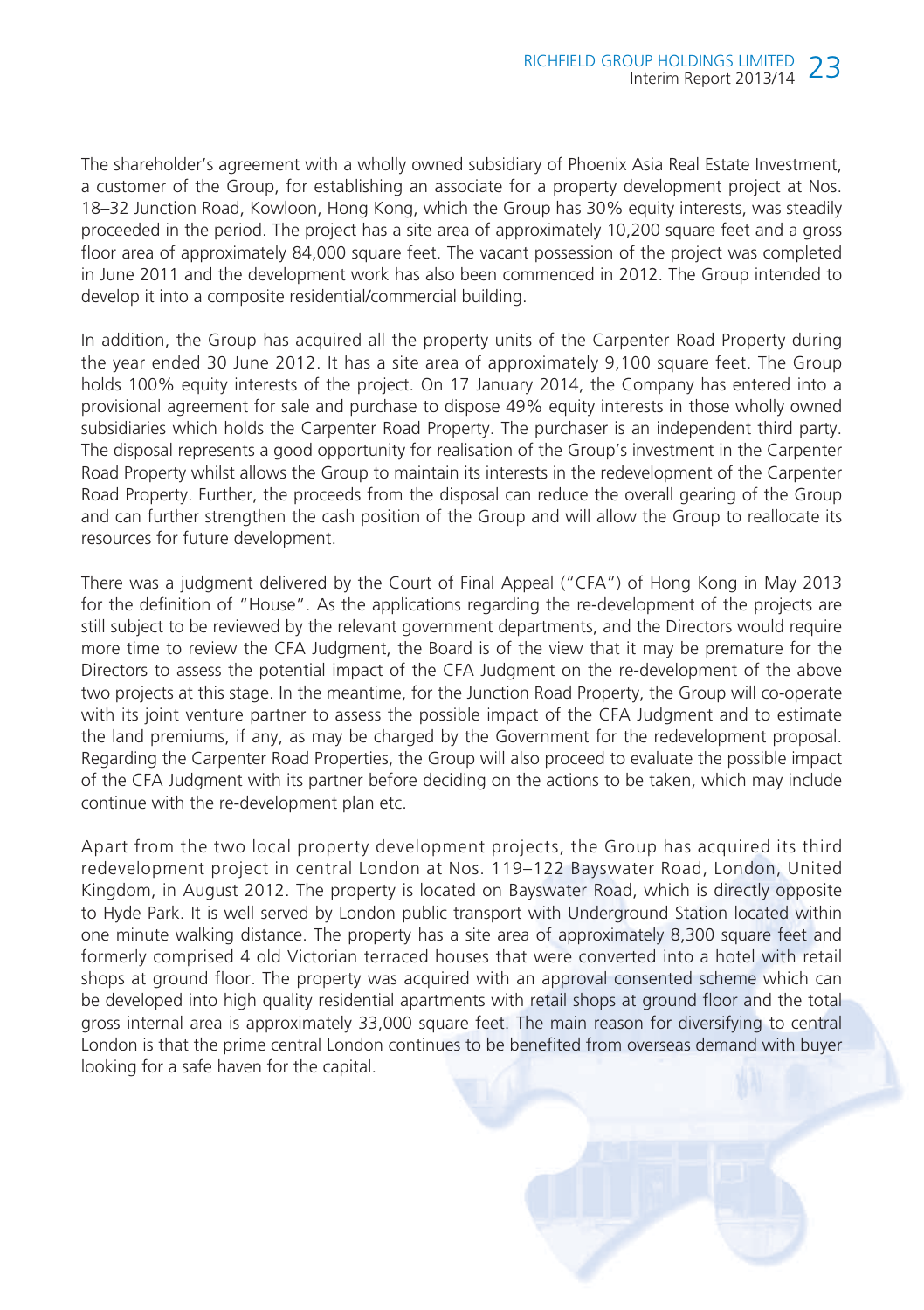# **PROSPECTS**

The residential property market remained quiet in the second half year of 2013. The total number of sale and purchase agreements for residential property dropped sharply by approximately 47% from a year earlier. The high acquisition price as well as the construction work costs affected the plans of developers, in which challenging the property assembly and brokerage business. Even though the Government increases the supply of land in 2013, the supply of land in urban areas still remained scarce and property assembly for redevelopment continues to be one of the main sources of land supply to the developers in the light of the scarce supply of land in Hong Kong. The Group will focus on the property assembly projects in various prime locations around the metro area.

The Group will regularly review and manage the project mix to maintain and maximise the profitability. The property assembly and brokerage business will continue to attribute a considerable income to the Group, while bringing the best return to its shareholders.

In order to diversify the business scope, the Group has been engaging in property developments so as to broaden the revenue base which benefit the Company and the shareholders as a whole in the long run. The Group has been exploring the business opportunities both locally and internationally. During the year, the Group has engaged in two local property development projects in Hong Kong while investing a project in central London. The experience of the Group obtained in those projects can be applicable to our future property development projects.

#### **CONNECTED PARTY TRANSACTIONS**

On 28 September 2012, the Company entered into two tenancy agreements with Flexwood Limited ("Flexwood") as landlord pursuant to which the Company rented an existing premise and an extra premise owned by Flexwood for a term of two years commencing from 15 October 2012 and two years and 14 days from 1 October 2012 with the monthly rents of HK\$140,000 and HK\$180,000 respectively. The Directors consider that it is in the commercial interest of the Company if the Company continues to rent the existing office premises as it is not easy to identify other appropriate premises and the Company will bear unnecessary relocation costs and expenses if the Company has to move to other premises. The Directors also consider that it is in the commercial interest of the Company if the Company rent an extra office as for the expansion of the Company's office in Central. Flexwood is a property holding company wholly and beneficially owned by Mr. Pong Wai San, Wilson, an executive Director and the chief executive officer of the Company (the "CEO") within the preceding 12 months from the date of entering the two tenancy agreements and currently a consultant and substantial shareholder of the Company. Accordingly, Flexwood is a connected person to the Company as defined under the Listing Rules and the transaction contemplated under the tenancy agreement constitutes a continuing connected transaction on the part of the Company under Chapter 14A of the Listing Rules. A detail of the above continuing connected transaction has been set out in the Company's announcement dated 28 September 2012.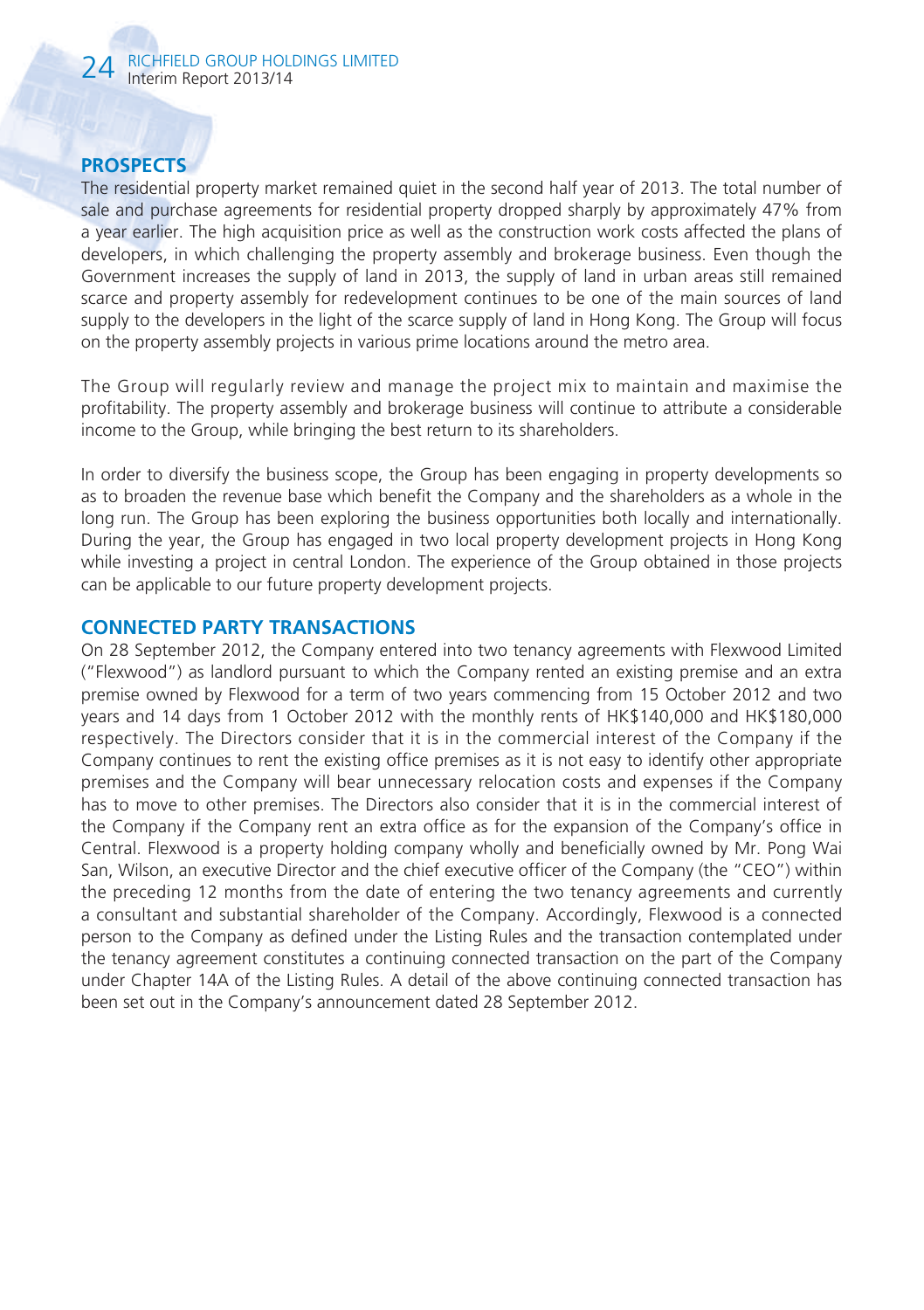# **SHARE OPTIONS**

A share option scheme was adopted by the Company pursuant to written resolution of the Company on 2 May 2002 (the "Old Scheme") which was terminated and a new share option scheme was adopted on 1 November 2011 (the "Adoption Date") by the shareholders of the Company (the "New Scheme"). The following shows the outstanding position of the Directors as at 31 December 2013 with respect to their share options granted under both the Old Scheme and the New Scheme.

|                                                                                |                                   |                            |                         | Number of share options        |                                 |                                   |                                |                                   |                                       |
|--------------------------------------------------------------------------------|-----------------------------------|----------------------------|-------------------------|--------------------------------|---------------------------------|-----------------------------------|--------------------------------|-----------------------------------|---------------------------------------|
| Name or category<br>of grantees                                                | Date of grant of<br>share options | Exercise<br>Price<br>(HKS) | <b>Exercise Period</b>  | Balance<br>as at<br>01.07.2013 | Granted<br>during<br>the Period | Exercised<br>during<br>the Period | Lapsed<br>during<br>the Period | Cancelled<br>during<br>the Period | <b>Balance</b><br>as at<br>31.12.2013 |
| <b>Directors</b>                                                               |                                   |                            |                         |                                |                                 |                                   |                                |                                   |                                       |
| Lee Wing Yin                                                                   | 26/10/2012 (Note 1)               | 0.395                      | 26/10/2012 - 25/10/2017 | 1,000,000                      |                                 |                                   | ۰                              | $\overline{a}$                    | 1,000,000                             |
| Ngan Man Ho                                                                    | 26/10/2012 (Note 1)               | 0.395                      | 26/10/2012 - 25/10/2017 | 1,000,000                      |                                 |                                   | -                              | ۰                                 | 1,000,000                             |
| Lai Hin Wing, Henry                                                            | 26/10/2012 (Note 1)               | 0.395                      | 26/10/2012 - 25/10/2017 | 1,000,000                      | ÷                               |                                   | -                              | ۰                                 | 1,000,000                             |
| Koo Fook Sun, Louis                                                            | 26/10/2012 (Note 1)               | 0.395                      | 26/10/2012 - 25/10/2017 | 1,000,000                      |                                 |                                   | -                              | ÷,                                | 1,000,000                             |
| Yeung Wing Yan, Wendy                                                          | 26/10/2012 (Note 1)               | 0.395                      | 26/10/2012 - 25/10/2017 | 1,000,000                      |                                 |                                   | -                              | -                                 | 1,000,000                             |
| Lung Hung Cheuk                                                                | 26/10/2012 (Note 1)               | 0.395                      | 26/10/2012 - 25/10/2017 | 1,000,000                      |                                 |                                   | ۰                              | -                                 | 1,000,000                             |
| Subtotal<br>Director of subsidiaries and the<br><b>Substantial Shareholder</b> |                                   |                            |                         | 6,000,000                      |                                 |                                   |                                | -                                 | 6,000,000                             |
| Au Wing Wah                                                                    | 26/10/2012 (Note 1)               | 0.395                      | 26/10/2012 - 25/10/2017 | 8,400,000                      |                                 |                                   |                                |                                   | 8,400,000                             |
| Consultant of the Company and<br>the Substantial Shareholder                   |                                   |                            |                         |                                |                                 |                                   |                                |                                   |                                       |
| Pong Wai San, Wilson                                                           | 9/7/2010 (Note 2)                 | 0.59                       | $9/7/2010 - 8/7/2015$   | 8,400,000                      | ÷                               |                                   |                                | -                                 | 8,400,000                             |
|                                                                                | 26/10/2012 (Note 1)               | 0.395                      | 26/10/2012 - 25/10/2017 | 11,000,000                     |                                 |                                   |                                | -                                 | 11,000,000                            |
| Total                                                                          |                                   |                            |                         | 33,800,000                     |                                 |                                   |                                | $\overline{\phantom{0}}$          | 33,800,000                            |

Note 1: The closing price of the shares immediately before 26 October 2012, on which those options were granted, was HK\$0.395.

Note 2: The closing price of the shares immediately before 9 July 2010, on which those options were granted, was HK\$0.58.

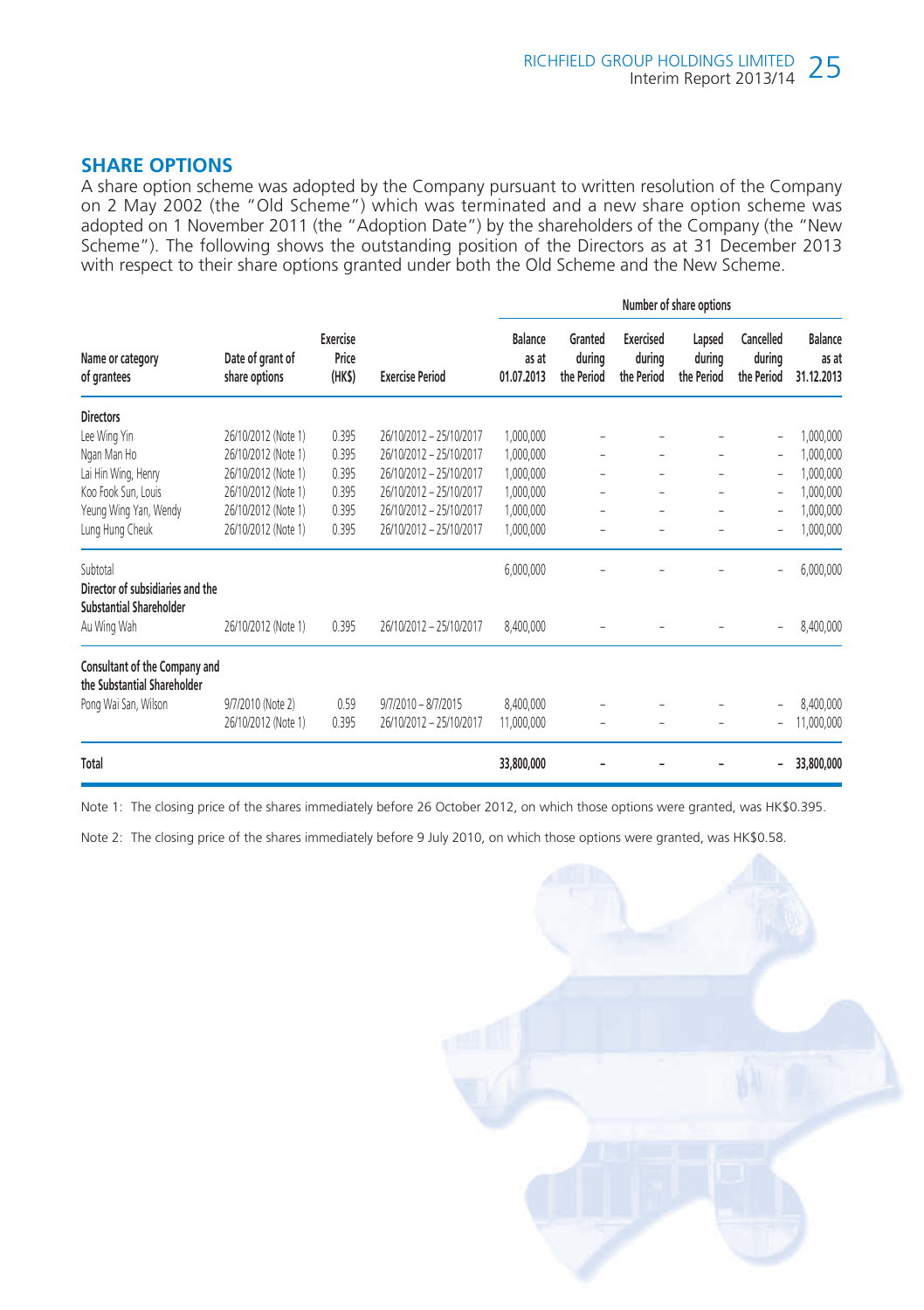#### **DIRECTORS' AND CHIEF EXECUTIVES' INTERESTS AND SHORT POSITIONS IN THE SHARES, UNDERLYING SHARES AND DEBENTURES OF THE COMPANY OR ANY ASSOCIATED CORPORATION**

As at 31 December 2013, the interests and short positions of the Directors and chief executives of the Company in the shares, underlying shares and debentures of the Company or any of its associated corporations (within the meaning of Part XV of the Securities and Futures Ordinance (Cap. 571, Laws of Hong Kong) (the "SFO")) which were required to be notified to the Company and the Stock Exchange pursuant to Divisions 7 and 8 of Part XV of the SFO (including interests or short positions which they were taken or deemed to have under such provisions of the SFO) or as recorded in the register required to be kept by the Company under Section 352 of the SFO or otherwise notified to the Company and the Stock Exchange pursuant to the Model Code for Securities Transactions by Directors of Listed Issuers (the "Model Code"), were as follows:

|                          | Number of shares     |                     |                                              |
|--------------------------|----------------------|---------------------|----------------------------------------------|
| <b>Name of Directors</b> | Personal<br>interest |                     | Approximate<br>percentage of<br>shareholding |
| Lee Wing Yin             | 1,000,000            | 1,000,000<br>(Note) | 0.03%                                        |
| Ngan Man Ho              | 248,000              | 248,000             | 0.01%                                        |
|                          | 1,000,000            | 1,000,000<br>(Note) | 0.03%                                        |
| Lai Hin Wing, Henry      | 1.000.000            | 1,000,000<br>(Note) | 0.03%                                        |
| Koo Fook Sun, Louis      | 1,000,000            | 1.000.000<br>(Note) | 0.03%                                        |
| Lung Hung Cheuk          | 1,000,000            | 1,000,000<br>(Note) | 0.03%                                        |
| Yeung Wing Yan, Wendy    | 1,000,000            | 1,000,000<br>(Note) | 0.03%                                        |

Note: These shares represent the share options granted by the Company under the New Scheme on 26 October 2012.

All the interests disclosed above represent long position in the shares of the Company.

Save as disclosed above, as at 31 December 2013, none of the Directors and chief executives of the Company had any other interests or short positions in any shares, underlying shares or debentures of the Company or any of its associated corporation (within the meaning of Part XV of the SFO) which were required to be notified to the Company and the Stock Exchange pursuant to Divisions 7 and 8 of Part XV of the SFO (including interests or short positions which they were taken or deemed to have under such provisions of the SFO), or which were required to be recorded in the register kept by the Company under Section 352 of the SFO or otherwise notified to the Company and the Stock Exchange pursuant to the Model Code.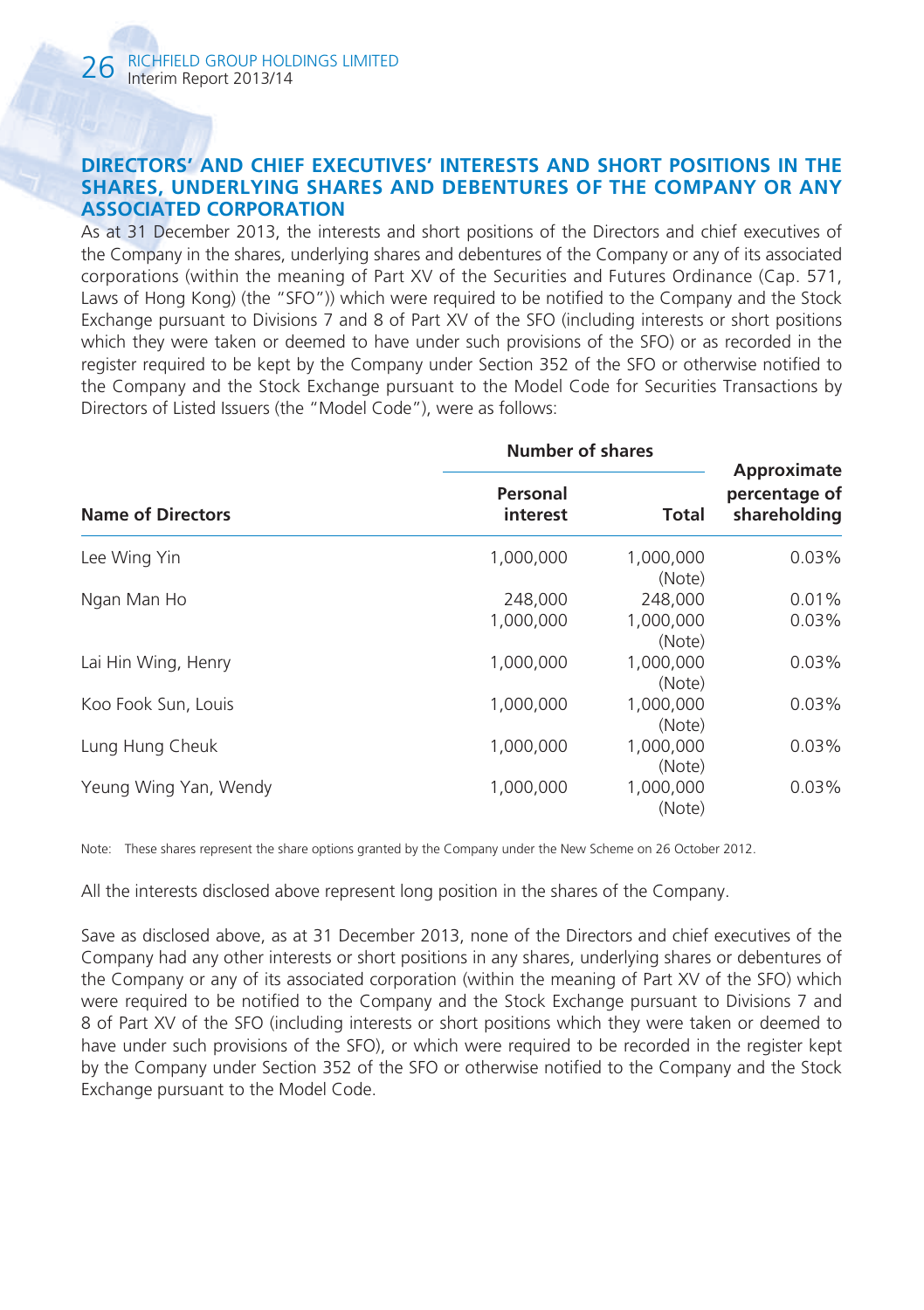#### **SUBSTANTIAL SHAREHOLDERS' INTERESTS IN SHARES, UNDERLYING SHARES AND DEBENTURES**

As at 31 December 2013, the interests or short positions of person in the shares, underlying shares and debentures of the Company which would fall to be disclosed to the Company under the provisions of Divisions 2 and 3 of Part XV of the SFO or, who is, directly or indirectly, interested in 5% or more of the nominal value of any class of share capital carrying rights to vote in all circumstances at general meetings of any other members of the Group, or any other substantial shareholders whose interests or short positions were recorded in the register required to be kept by the Company under Section 336 of the SFO were as follows:

| Name of shareholders              | Capacity in which<br>shares are held    | <b>Number</b><br>of shares | Approximate<br>percentage of<br>shareholding |
|-----------------------------------|-----------------------------------------|----------------------------|----------------------------------------------|
| Pong Wai San, Wilson ("Mr. Pong") | Beneficial owner                        | 371,576,000<br>(Note 1)    | 10.68%                                       |
|                                   | Interested in controlled<br>corporation | 936.794.000<br>(Note 1)    | 26.93%                                       |
| Tung Ching Yee, Helena (Note 2)   | Family interest                         | 1.308.370.000              | 37.61%                                       |
| Virtue Partner Group Limited      | Beneficial owner                        | 936,794,000                | 26.93%                                       |
| Au Wing Wah ("Mr. Au")            | Beneficial owner                        | 8,400,000<br>(Note 3)      | 0.24%                                        |
|                                   | Interested in controlled<br>corporation | 760,000,000<br>(Note 4)    | 21.85%                                       |
| Kong Pik Fan (Note 5)             | Family interest                         | 768,400,000                | 22.09%                                       |
| Richfield (Holdings) Limited      | Beneficial owner                        | 760,000,000<br>(Note 4)    | 21.85%                                       |

Notes:

- 1. 936,794,000 shares are beneficially owned by Virtue Partner Group Limited, a company wholly owned by Mr. Pong, and therefore Mr. Pong is deemed to be interested in these shares under the SFO. 371,576,000 shares are personally owned by Mr. Pong, of which 8,400,000 shares represent the share options granted to him by the Company under the Old Scheme on 9 July 2010 and 11,000,000 shares represent the share options granted to him by the Company under the New Scheme on 26 October 2012.
- 2. Ms. Tung Ching Yee, Helena is the wife of Mr. Pong and is accordingly deemed to be interested in the shares beneficially owned by Mr. Pong in his own capacity and through his controlled corporation, Virtue Partner Group Limited, under the SFO.
- 3. These 8,400,000 shares are share options granted by the Company to Mr. Au under the New Scheme on 26 October 2012.
- 4. These 760,000,000 shares are beneficially owned by Richfield (Holdings) Limited, a company wholly owned by Mr. Au, and therefore Mr. Au is deemed to be interested in the shares owned by Richfield (Holdings) Limited, under the SFO.
- 5. Ms. Kong Pik Fan is the wife of Mr. Au and is accordingly deemed to be interested in the shares beneficially owned by Mr. Au in his own capacity and through his controlled corporation, Richfield (Holdings) Limited, under the SFO.

All the interests disclosed above represent long position in shares of the Company.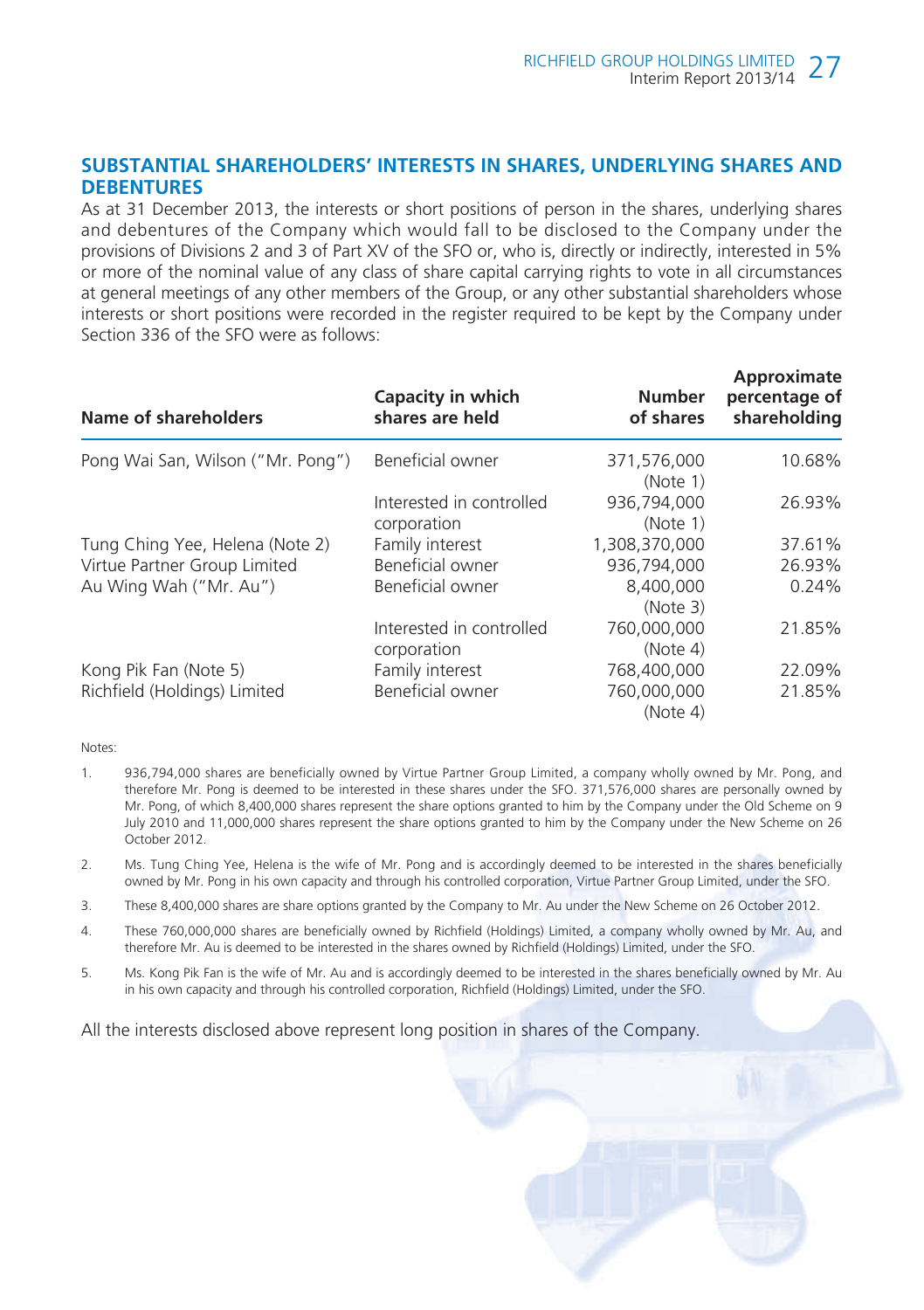Save as disclosed above, as at 31 December 2013, the Directors were not aware of any other person (other than the Directors and chief executive of the Company) who had an interest or short position in the shares, underlying shares or debenture of the Company which would fall to be disclosed to the Company under the provisions of Divisions 2 and 3 of Part XV of the SFO or, who is, directly or indirectly, interested in 5% or more of the nominal value of any class of share capital carrying rights to vote in all circumstances at general meetings of any other members of the Group, or any other substantial shareholders whose interests or short positions were recorded in the register required to be kept by the Company under Section 336 of the SFO.

#### **CHANGES OF DIRECTORS' INFORMATION**

Pursuant to Rule 13.51B(1) of the Listing Rules, the change of information on the Directors are as follows:

The emolument of Mr. Lee Wing Yin, the CEO, company secretary and executive Director, was adjusted from HK\$65,000 per month to HK\$68,000 per month plus discretionary bonus, which is determined by reference to his roles, experience and responsibilities in the Company, with effect from 1 January 2014.

The emolument of Mr. Ngan Man Ho, the executive Director, was adjusted from HK\$60,000 per month to HK\$62,000 per month plus discretionary bonus, which is determined by reference to his roles, experience and responsibilities in the Company, with effect from 1 January 2014.

The letters of appointment of Mr. Lai Hin Wing, Henry and Ms. Yeung Wing Yan, Wendy, the nonexecutive Director and an independent non-executive Director respectively, have been renewed for a further term of one year commencing on 12 December 2013, with each of their annual director's fees remained unchange.

The letters of appointment of Mr. Koo Fook Sun, Louis and Mr. Lung Hung Cheuk, both are independent non-executive Directors, have been renewed for a further term of one year commencing on 23 March 2014 with each of their annual director's fees remained unchange.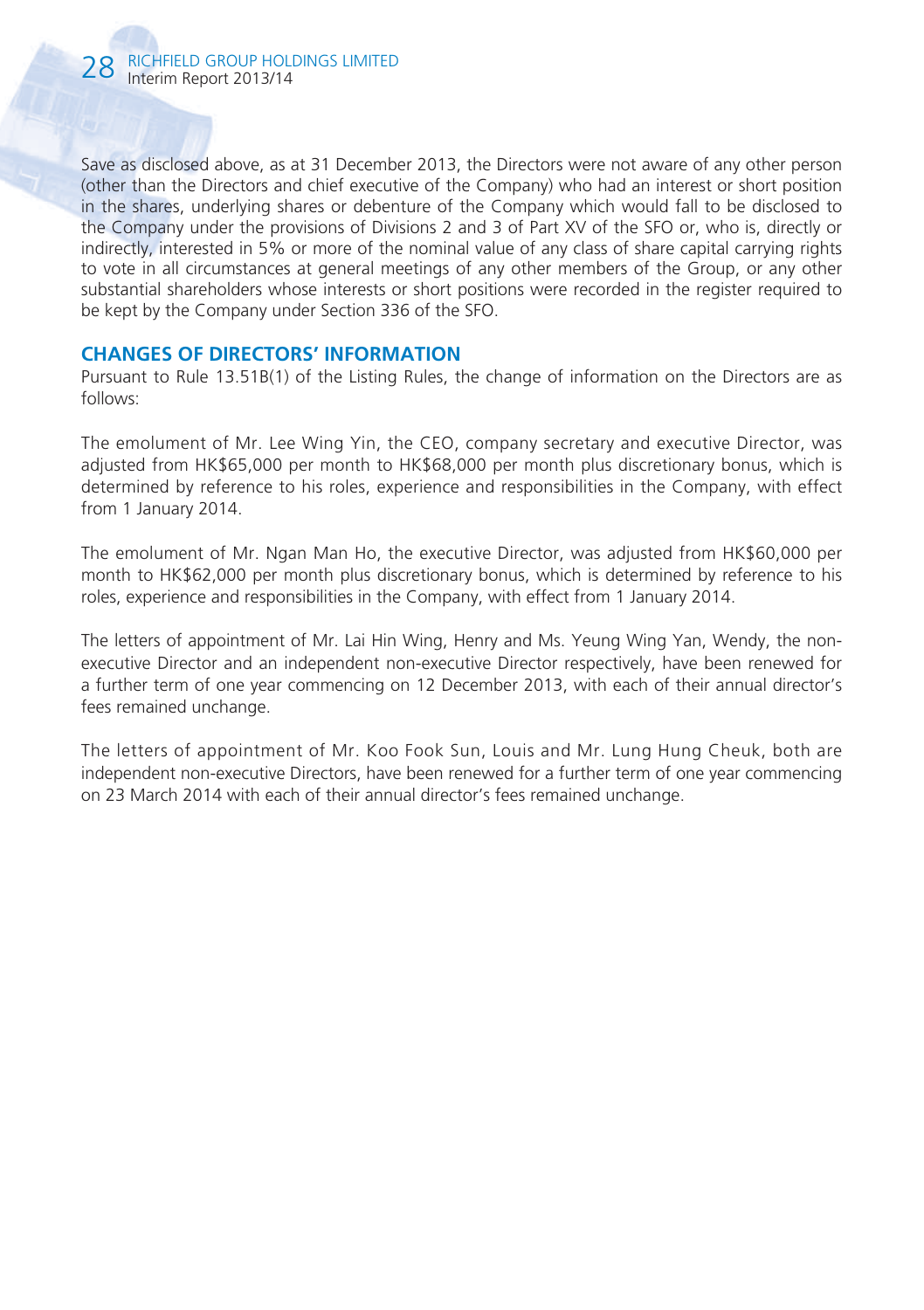#### **DIRECTOR'S RIGHTS TO ACQUIRE SHARE OR DEBENTURES**

Apart from as disclosed under the heading "Directors' and chief executives' interests and short positions in the shares, underlying shares and debentures of the Company or any associated corporation" above, at no time during the reporting period were rights to acquire benefits by means of the acquisition of shares in or debentures of the Company or of any other body corporate granted to any Directors or their respective spouse or children under 18 years of age, or were any such rights exercised by them; or was the Company, its holding company or any of its subsidiaries a party to any arrangements to enable the Directors, their respective spouse or children under 18 years of age to acquire such rights in the Company or any other body corporate.

#### **PURCHASE, REDEMPTION OR SALE OF THE LISTED SECURITIES OF THE COMPANY**

Neither the Company, nor any of its subsidiaries has purchased, redeemed or sold any of the Company's listed shares during the six months ended 31 December 2013.

## **CODE OF CONDUCT REGARDING SECURITIES TRANSACTIONS BY DIRECTORS**

The Company has adopted a code of conduct regarding securities transactions by Directors on terms no less exacting than the required standard of dealings set out in the Model Code as set out in the Appendix 10 of the Listing Rules. Having made specific enquiry of all Directors, the Company was not aware of any non-compliance with such required standard of dealings and its code of conduct regarding securities transactions by Directors throughout the six months ended 31 December 2013.

#### **CORPORATE GOVERNANCE PRACTICES**

The Company has adopted the code provisions set out in the Corporate Governance Code and Corporate Governance Report (the "Code") as set out in Appendix 14 of the Listing Rules. The Company has complied with the code provisions set out in the Code throughout the six months ended 31 December 2013, except for the deviation that the post of chairman has been vacant since the resignation of Mr. Pong on 5 February 2008. If candidate with suitable skill and experience is identified within or outside the Group, the Company will make necessary arrangement for the new appointment at appropriate time. In addition, the auditors of the Company was unable to attend the annual general meeting of the Company held on 25 November 2013 due to other business commitment.

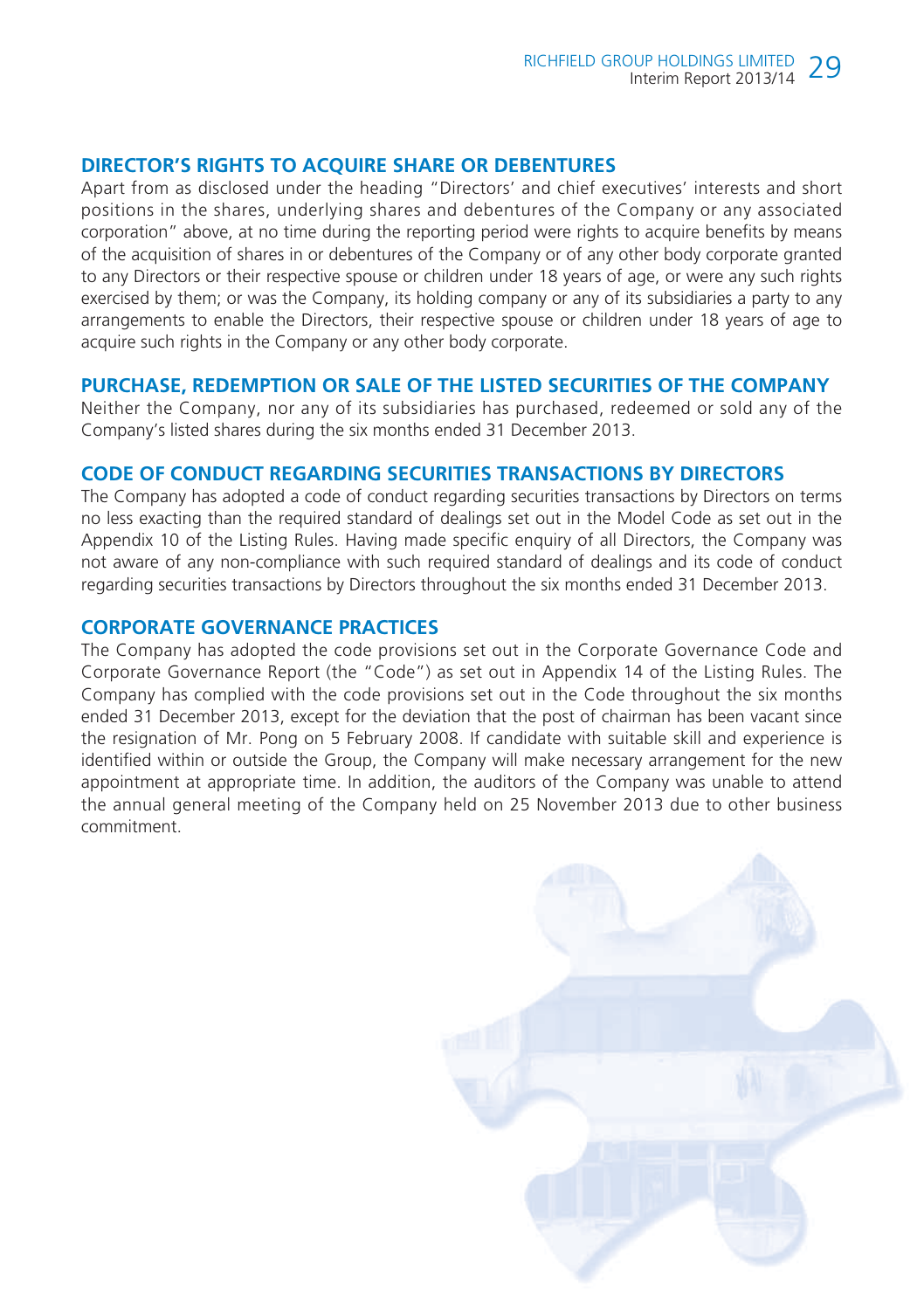# **PRE-EMPTIVE RIGHTS**

There are no provisions for pre-emptive rights under the Company's articles of association, or the laws of the Cayman Islands, which would oblige the Company to offer new shares on a pro rata basis to existing shareholders.

## **AUDIT COMMITTEE**

The Company established an audit committee (the "Committee") on 2 May 2002, with written terms of reference in compliance with the Listing Rules, which were revised on 28 February 2011 and 30 March 2012 respectively, for the purpose of reviewing and providing supervision over the financial reporting process and internal control of the Group. The Committee comprises three independent non-executive Directors, namely Mr. Koo Fook Sun, Louis, Mr. Lung Hung Cheuk and Ms. Yeung Wing Yan, Wendy. The unaudited consolidated results of the Group for the six months ended 31 December 2013 have been reviewed by the Committee, who is of the opinion that such statements comply with the applicable accounting standards, the Stock Exchange and legal requirements, and that adequate disclosures have been made.

> By Order of the Board **Lee Wing Yin** *Executive Director*

Hong Kong, 28 February 2014

*As at the date of this report, the executive Directors are Mr. Lee Wing Yin and Mr. Ngan Man Ho, the non-executive Director is Mr. Lai Hin Wing, Henry and the independent non-executive Directors are Mr. Koo Fook Sun, Louis, Mr. Lung Hung Cheuk and Ms. Yeung Wing Yan, Wendy respectively.*